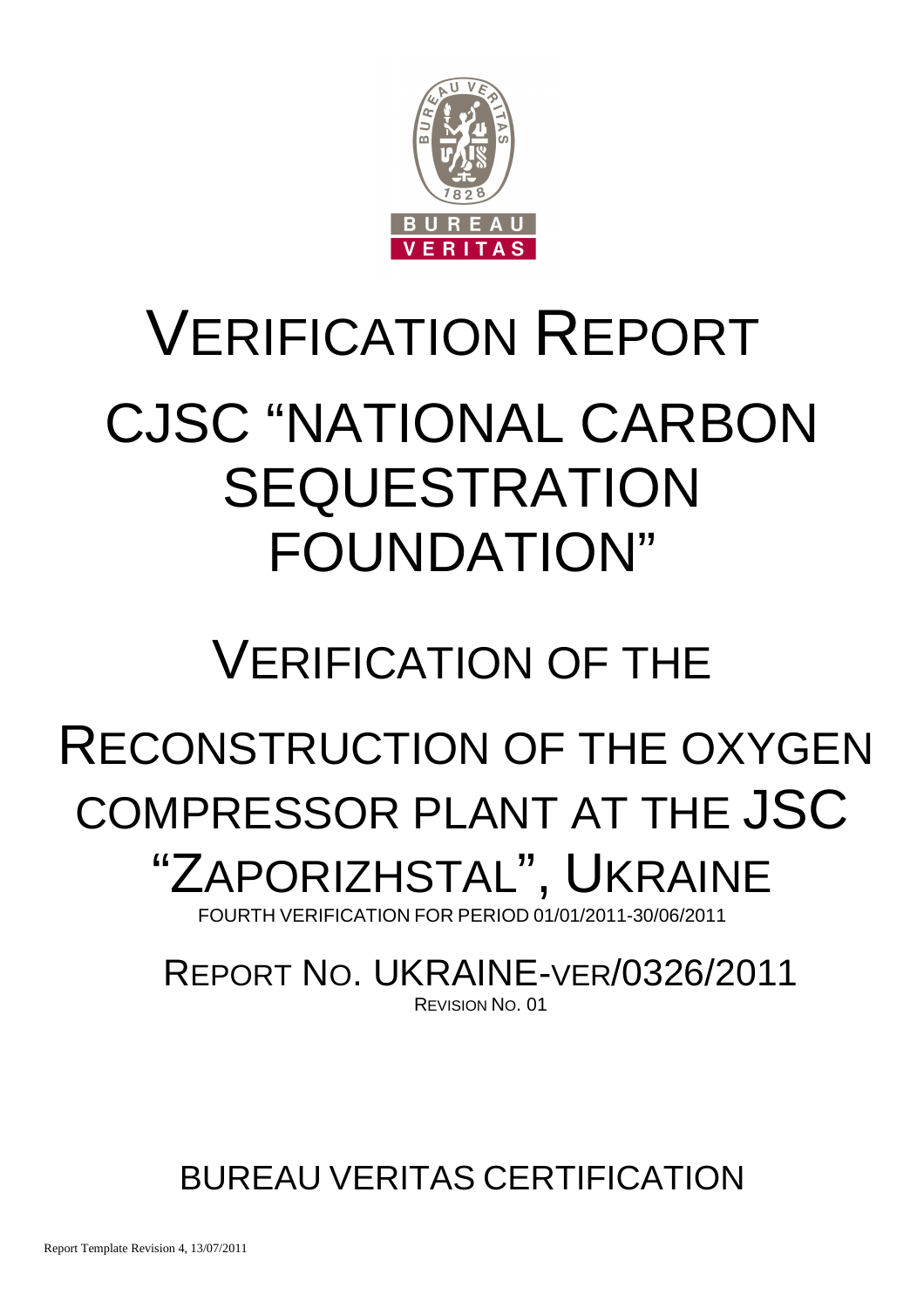

#### VERIFICATION REPORT

| Date of first issue:<br>07/09/2011                                   | Organizational unit:<br><b>Bureau Veritas Certification</b><br><b>Holding SAS</b> |  |  |
|----------------------------------------------------------------------|-----------------------------------------------------------------------------------|--|--|
| Client:<br><b>CJSC "National Carbon</b><br>Sequestration Foundation" | Client ref.:<br><b>Yuriy Fedorov</b>                                              |  |  |

Summary:

Bureau Veritas Certification has made the 4<sup>th</sup> periodic verification of the "Reconstruction of the oxygen compressor plant at the JSC "Zaporizhstal", Ukraine", ITL Project ID UA1000189, project of CJSC "National Carbon Sequestration Foundation" located in city of Zaporizhzhya, Zaporizhzhya region, Ukraine, and applying the JI specific approach, on the basis of UNFCCC criteria for the JI, as well as criteria given to provide for consistent project operations, monitoring and reporting. UNFCCC criteria refer to Article 6 of the Kyoto Protocol, the JI rules and modalities and the subsequent decisions by the JI Supervisory Committee, as well as the host country criteria.

The verification scope is defined as a periodic independent review and ex post determination by the Accredited Entity of the monitored reductions in GHG emissions during defined verification period, and consisted of the following three phases: i) desk review of the project design and the baseline and monitoring plan; ii) follow-up interviews with project stakeholders; iii) resolution of outstanding issues and the issuance of the final verification report and opinion. The overall verification, from Contract Review to Verification Report & Opinion, was conducted using Bureau Veritas Certification internal procedures.

The first output of the verification process is a list of Clarification, Corrective Actions Requests, Forward Actions Requests (CR, CAR and FAR), presented in Appendix A.

In summary, Bureau Veritas Certification confirms that the project is implemented as per determined changes. Installed equipment being essential for generating emission reduction runs reliably and is calibrated appropriately. The monitoring system is in place and the project is generating GHG emission reductions. The GHG emission reduction is calculated accurately and without material errors, omissions, or misstatements, and the ERUs issued totalize 33719 tons of CO2eq for the monitoring period from 01/01/2011 till 30/06/2011.

| Report No.:<br>UKRAINE-ver/0326/2011                                                                           | JI              | Subject Group:         |                                                                                          |
|----------------------------------------------------------------------------------------------------------------|-----------------|------------------------|------------------------------------------------------------------------------------------|
| Project title:<br>"Reconstruction of the oxygen compressor plant at<br>the JSC "Zaporizhstal", Ukraine"        |                 |                        |                                                                                          |
| Work carried out by:<br>Team Leader, Lead Verifier: Oleg Skoblyk<br>Team Member, Verifier: Vyacheslav Yeriomin |                 |                        |                                                                                          |
| Work reviewed by:                                                                                              |                 |                        |                                                                                          |
| Ivan Sokolov - Internal Technical Reviewer                                                                     |                 |                        | No distribution without permission from the<br>Client or responsible organizational unit |
| Work approved by:<br>Flavio Gomes - Operational Manager                                                        |                 | ertification           | Limited distribution                                                                     |
| Date of this revision:<br>08/09/2011                                                                           | Rev. No.:<br>04 | Number of pages:<br>32 | Unrestricted distribution                                                                |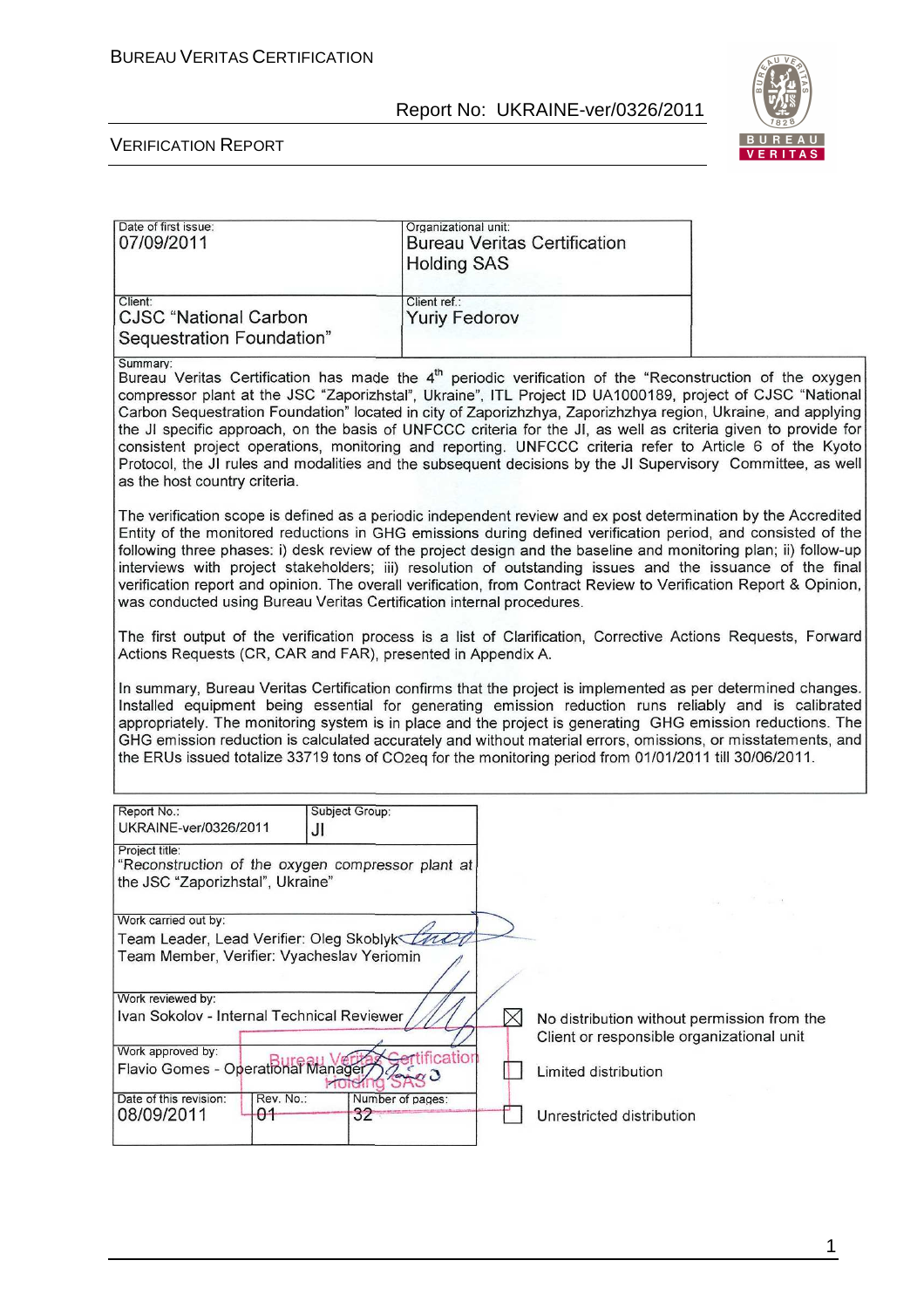VERIFICATION REPORT

## **Table of Contents Page 2018**

| $\mathbf{1}$   |                                                                        |                |
|----------------|------------------------------------------------------------------------|----------------|
| 1.1            | Objective                                                              | 3              |
| 1.2            | Scope                                                                  | $\overline{3}$ |
| 1.3            | <b>Verification Team</b>                                               | 3              |
| $\overline{2}$ |                                                                        | $\overline{4}$ |
| 2.1            | <b>Review of Documents</b>                                             | $\overline{4}$ |
| 2.2            | Follow-up Interviews                                                   | $\overline{4}$ |
| 2.3            | Resolution of Clarification, Corrective and Forward Action<br>Requests | 5              |
| 3              |                                                                        |                |
| 3.1            | Remaining issues and FARs from previous verifications                  | 6              |
| 3.2            | Project approval by Parties involved (90-91)                           | $\overline{7}$ |
| 3.3            | Project implementation (92-93)                                         | $\overline{7}$ |
| 3.4            | Compliance of the monitoring plan with the monitoring                  |                |
|                | methodology (94-98)                                                    | 9              |
| 3.5            | Revision of monitoring plan (99-100)                                   | 9              |
| 3.6            | Data management (101)                                                  | 11             |
| 3.7            | Verification regarding programmes of activities (102-110)              | 13             |
| 4              |                                                                        |                |
| 5              |                                                                        |                |
|                | APPENDIX A: COMPANY PROJECT VERIFICATION PROTOCOL 19                   |                |

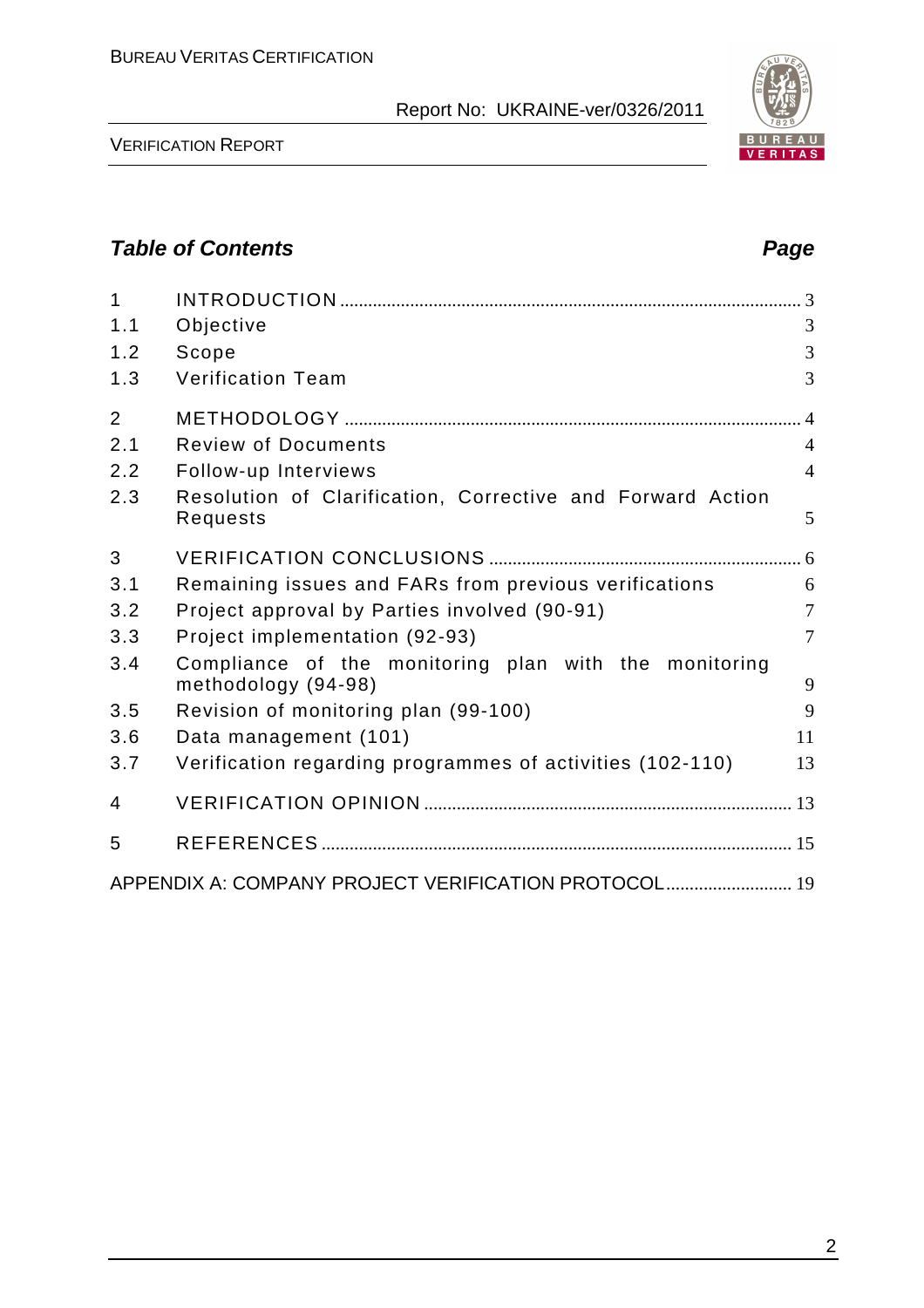

VERIFICATION REPORT

## **1 INTRODUCTION**

 CJSC "National Carbon Sequestration Foundation" has commissioned Bureau Veritas Certification to verify the emissions reductions of its JI project "Reconstruction of the oxygen compressor plant at the JSC "Zaporizhstal", Ukraine" (hereafter called "the project") at city of Zaporizhzhya, Zaporizhzhya region, Ukraine.

This report summarizes the findings of the verification of the project, performed on the basis of UNFCCC criteria, as well as criteria given to provide for consistent project operations, monitoring and reporting.

## **1.1 Objective**

Verification is the periodic independent review and ex post determination by the Accredited Independent Entity of the monitored reductions in GHG emissions during defined verification period.

The objective of verification can be divided in Initial Verification and Periodic Verification.

UNFCCC criteria refer to Article 6 of the Kyoto Protocol, the JI rules and modalities and the subsequent decisions by the JI Supervisory Committee, as well as the host country criteria.

## **1.2 Scope**

The verification scope is defined as an independent and objective review of the project design document, the project's baseline study and monitoring plan and other relevant documents. The information in these documents is reviewed against Kyoto Protocol requirements, UNFCCC rules and associated interpretations.

The verification is not meant to provide any consulting towards the Client. However, stated requests for clarifications, corrective and/or forward actions may provide input for improvement of the project monitoring towards reductions in the GHG emissions.

## **1.3 Verification Team**

The verification team consists of the following personnel:

Oleg Skoblyk

Bureau Veritas Certification Team Leader, Climate Change Verifier

Vyacheslav Yeriomin

Bureau Veritas Certification Climate Change Verifier

This verification report was reviewed by: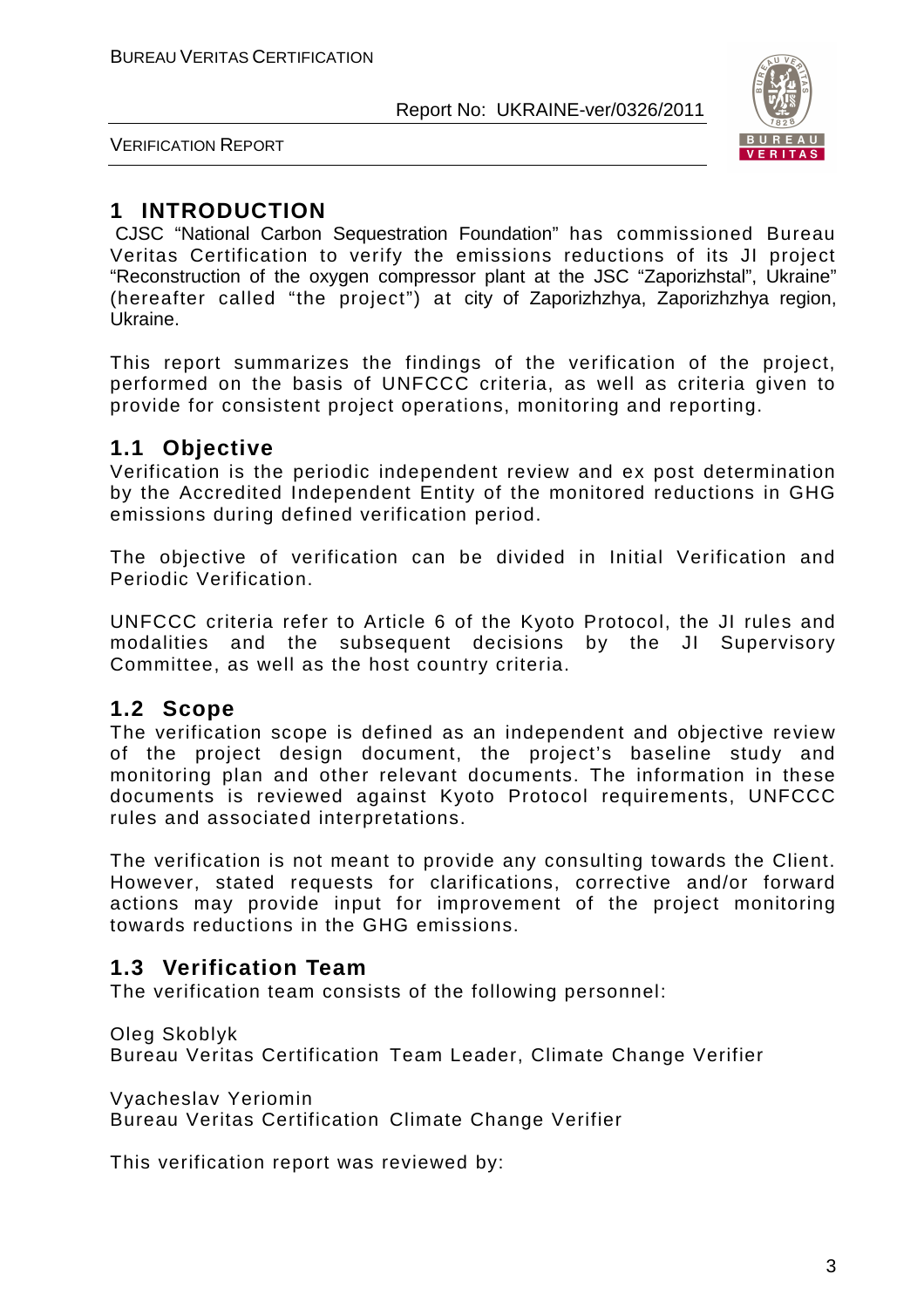

VERIFICATION REPORT

#### Ivan Sokolov

Bureau Veritas Certification, Internal Technical Reviewer

## **2 METHODOLOGY**

The overall verification, from Contract Review to Verification Report & Opinion, was conducted using Bureau Veritas Certification internal procedures.

In order to ensure transparency, a verification protocol was customized for the project, according to the version 01 of the Joint Implementation Determination and Verification Manual, issued by the Joint Implementation Supervisory Committee at its 19 meeting on 04/12/2009. The protocol shows, in a transparent manner, criteria (requirements), means of verification and the results from verifying the identified criteria. The verification protocol serves the following purposes:

- It organizes, details and clarifies the requirements a JI project is expected to meet;
- It ensures a transparent verification process where the verifier will document how a particular requirement has been verified and the result of the verification.

The completed verification protocol is enclosed in Appendix A to this report.

### **2.1 Review of Documents**

The Monitoring Report (MR) submitted by CJSC "National Carbon Sequestration Foundation" and additional background documents related to the project design and baseline, i.e. country Law, Project Design Document (PDD), Approved CDM methodology (if applicable) and/or Guidance on criteria for baseline setting and monitoring, Host party criteria, Kyoto Protocol, Clarifications on Verification Requirements to be Checked by an Accredited Independent Entity were reviewed.

The verification findings presented in this report relate to the Monitoring Report versions 01.1, 02.1 and project as described in the determined PDD.

## **2.2 Follow-up Interviews**

On 22/08/2011 Bureau Veritas Certification performed on-site interviews with project stakeholders to confirm selected information and to resolve issues identified in the document review. Representatives of JSC "Zaporizhstal" were interviewed (see References). The main topics of the interviews are summarized in Table 1.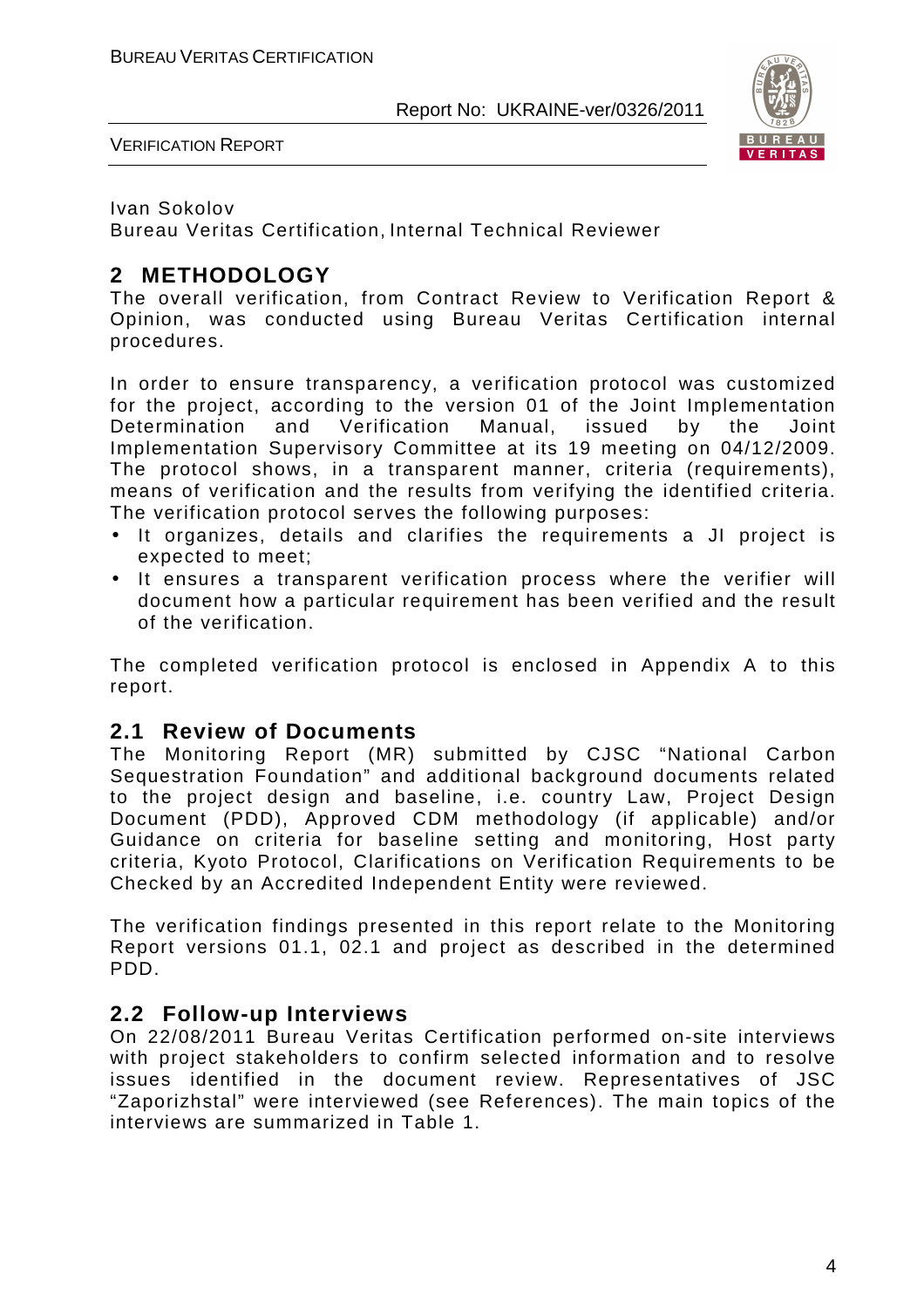

VERIFICATION REPORT

| Table 1 Interview topics |  |
|--------------------------|--|
|                          |  |

| <b>Interviewed</b><br>organization                                             | <b>Interview topics</b>                                                                                                                                                                                                                                                                                                                                                                                                                                                                                                                                                 |
|--------------------------------------------------------------------------------|-------------------------------------------------------------------------------------------------------------------------------------------------------------------------------------------------------------------------------------------------------------------------------------------------------------------------------------------------------------------------------------------------------------------------------------------------------------------------------------------------------------------------------------------------------------------------|
| JSC "Zaporizhstal"                                                             | Organizational structure<br>$\bullet$<br>Responsibilities and authorities<br>$\bullet$<br>Roles and responsibilities for data collection and<br>$\bullet$<br>processing<br>$\bullet$<br>Installation of equipment<br>$\bullet$<br>Data logging, archiving and reporting<br>$\bullet$<br>Metering equipment control<br>$\bullet$<br>Metering record keeping system, database<br>$\bullet$<br>IT management<br>$\bullet$<br>Training of personnel<br>$\bullet$<br>Quality management procedures and technology<br>$\bullet$<br>Internal audits and check-ups<br>$\bullet$ |
| Consultant:<br><b>CJSC</b> "National<br>Carbon<br>Sequestration<br>Foundation" | Baseline methodology<br>Monitoring report<br>$\bullet$<br>Monitoring plan<br>$\bullet$<br>Deviations from PDD.<br>$\bullet$                                                                                                                                                                                                                                                                                                                                                                                                                                             |

## **2.3 Resolution of Clarification, Corrective and Forward Action Requests**

The objective of this phase of the verification is to raise the requests for corrective actions and clarification and any other outstanding issues that needed to be clarified for Bureau Veritas Certification positive conclusion on the GHG emission reduction calculation.

If the Verification Team, in assessing the monitoring report and supporting documents, identifies issues that need to be corrected, clarified or improved with regard to the monitoring requirements, it should raise these issues and inform the project participants of these issues in the form of:

(a) Corrective action request (CAR), requesting the project participants to correct a mistake that is not in accordance with the monitoring plan;

(b) Clarification request (CL), requesting the project participants to provide additional information for the Verification Team to assess compliance with the monitoring plan;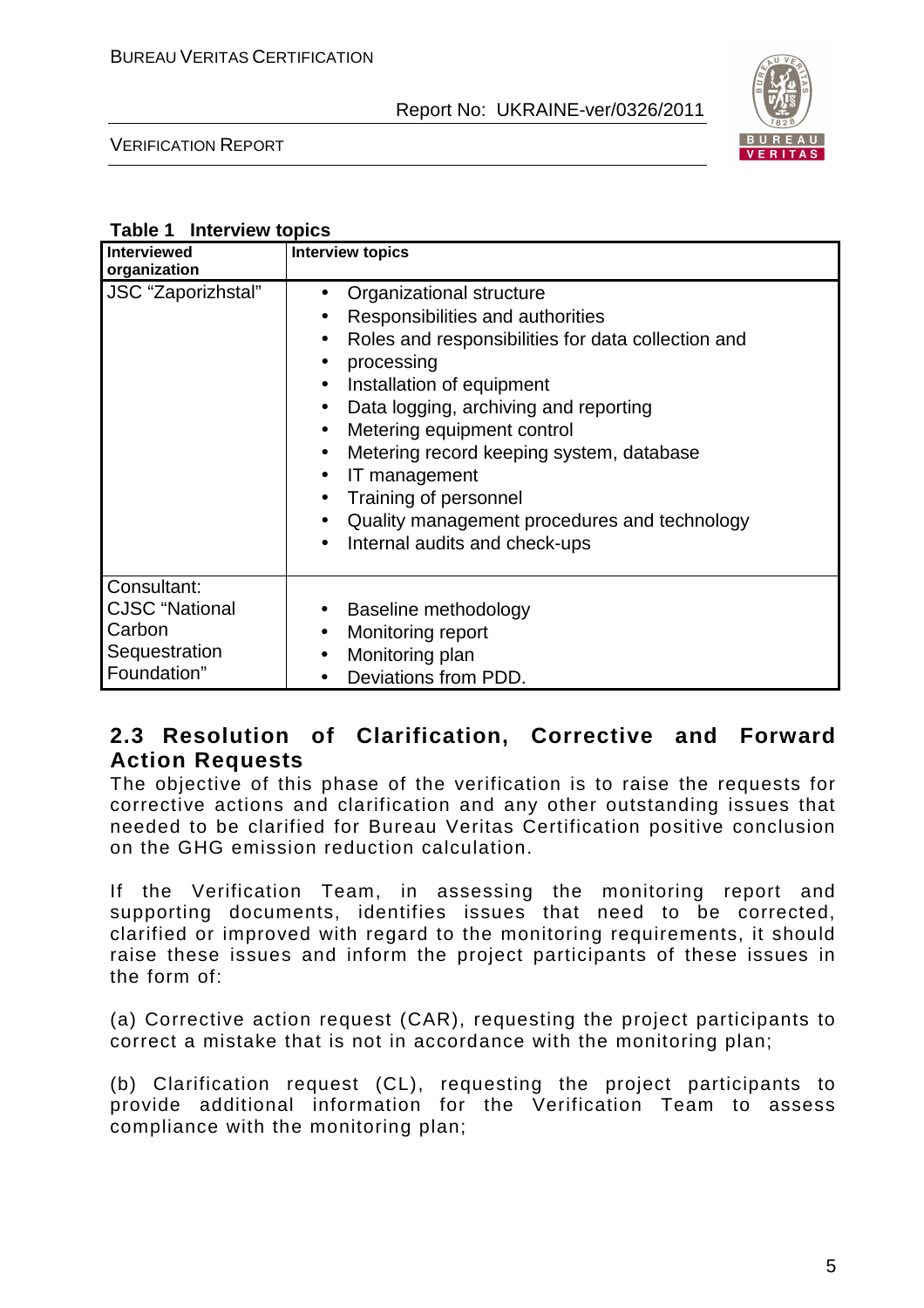

VERIFICATION REPORT

(c) Forward action request (FAR), informing the project participants of an issue, relating to the monitoring that needs to be reviewed during the next verification period.

The Verification Team will make an objective assessment as to whether the actions taken by the project participants, if any, satisfactorily resolve the issues raised, if any, and should conclude its findings of the verification.

To guarantee the transparency of the verification process, the concerns raised are documented in more detail in the verification protocol in Appendix A.

## **3 VERIFICATION CONCLUSIONS**

In the following sections, the conclusions of the verification are stated.

The findings from the desk review of the original monitoring documents and the findings from interviews during the follow up visit are described in the Verification Protocol in Appendix A.

The Clarification, Corrective and Forward Action Requests are stated, where applicable, in the following sections and are further documented in the Verification Protocol in Appendix A. The verification of the Project resulted in 4 Corrective Action Requests and 1 Clarification Requests.

The number between brackets at the end of each section corresponds to the DVM paragraph.

#### **3.1 Remaining issues and FARs from previous verifications**

One FAR was remaining from previous verification and they were closed during this verification.

#### Forward Action Request 01

In order to ensure better transparency of the information on measuring equipment used as well as its calibration status, please include in the monitoring report for the next monitoring period the information on when the meters used for project monitoring during respective monitoring period were installed or replaced.

#### Response

The monitoring in the current monitoring period is provided taken into account the FAR 01 issued during the previous verification. The relevant information is provided in the section B.3.1 of the monitoring report. Decision

Evidences were sufficient and FAR01 is closed.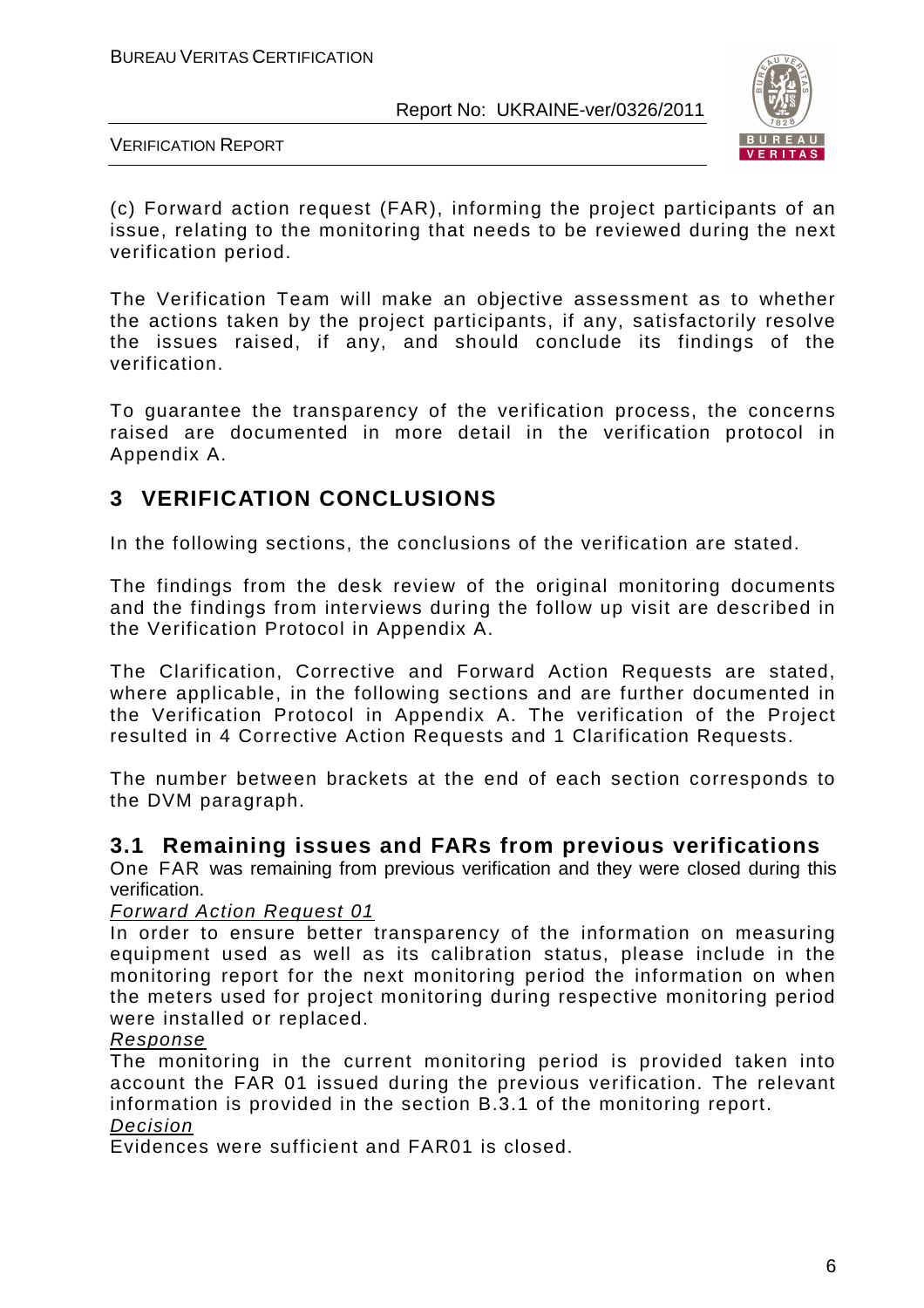

VERIFICATION REPORT

## **3.2 Project approval by Parties involved (90-91)**

The project was approved by the Host party, Ukraine (Letter of Approval No 1514/23/7 of 14/12/2009 issued by National Environmental Investment Agency of Ukraine). Written project approval by Switzerland (Letter of approval for a project under article 6 of the Kyoto Protocol (JI) Ref.J294- 0485 dated 23/07/2010 issued by the Federal Office for the Environment (FOEN) of Switzerland), the other party involved, has been issued by the NFP of that Party.

The abovementioned written approvals are unconditional.

#### Corrective Action Request 01

Monitoring Report version 01.1 indicates England as Sponsor Party. During verification was detected that ERUs was sailed to Switzerland. Please clarify this situation and change Monitoring Report

#### Response

The information about project approval by Parties involved is revised in the section A.3 of the monitoring report version 02.1. The Letters of Approval are attached.

### **3.3 Project implementation (92-93)**

The project which is being implemented at the JSC "Zaporizhstal" is aimed at reconstruction of oxygen compressor plant (OCP) with a purpose of supply of the oxygen in required level for pig iron and steel production of the steel mill. Also the project serves to replace the worn-out air separation units.

The oxygen compressor plant reconstruction at the JSC "Zaporizhstal" is implemented by the construction of the air-separation unit VRU-60, manufactured by Air Liquide (France). The main elements of the airseparation unit are turbo-compressor, gas-expansion machine intended for compressed air expansion and unit for liquefied air separation. The operation of air-separation unit VRU-60 makes it possible to provide production needs with the required amount of oxygen upon achievement of the following effects:

- reduction of electric power consumption;
- reduction in manufacturing water consumption;
- generation of oxygen without additional compression;
- decrease of oxygen losses during production;

- increase of oxygen concentration up to 99.5%.

The implementation of the project by the construction of VRU-60 makes it possible, versus the situation in the absence of this project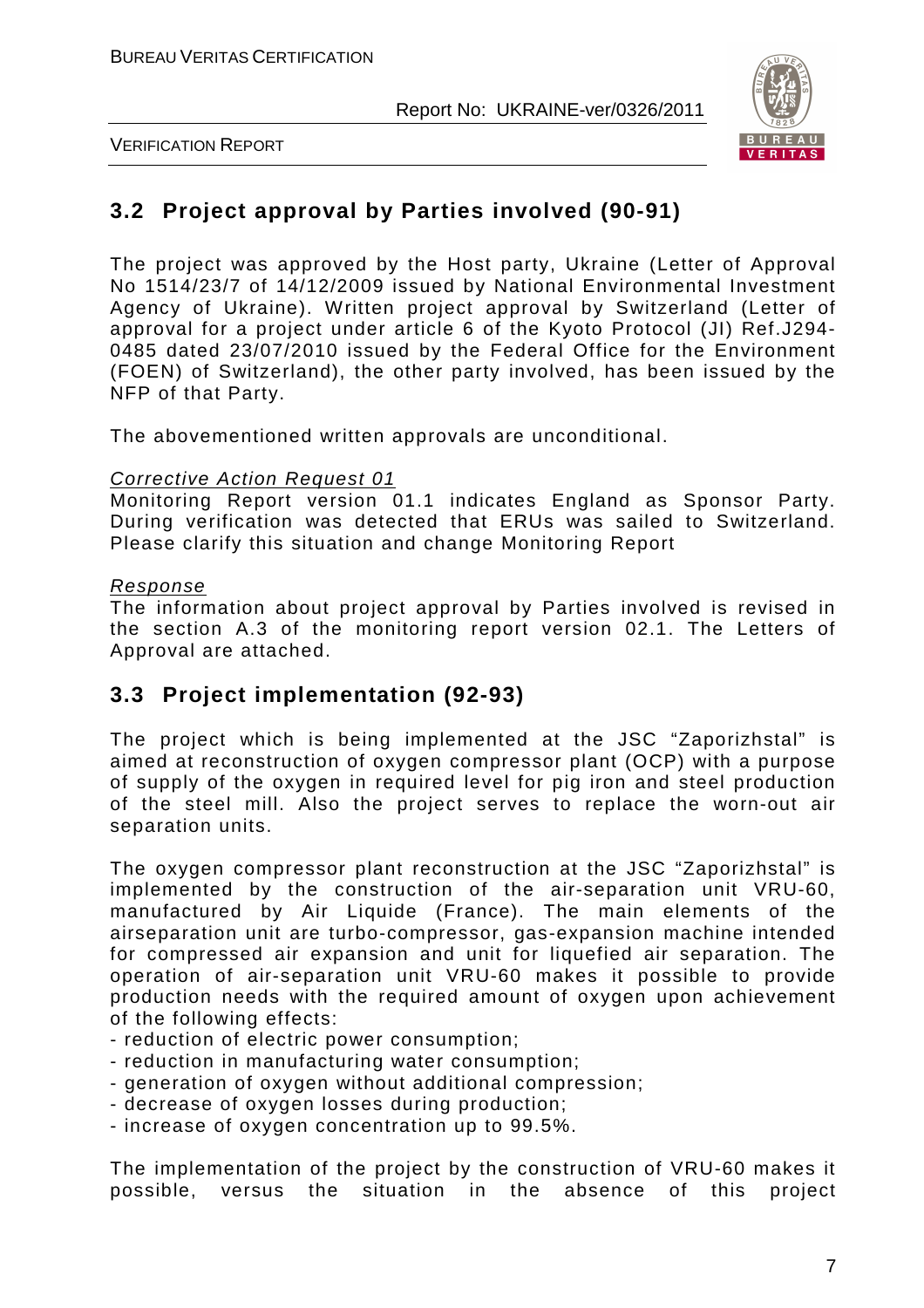

VERIFICATION REPORT

(reconstruction of OCP by the construction of a new air-separation units KAAr-32), to significantly reduce the electric power consumption supplied for the OCP operation from the power grid of Ukraine. The reduction in the supply of electric power from the grid enables electric power generation at the electricity-generating plants of Ukraine to be decreased at the equivalent rate. This leads to a reduction in the emissions of GHG as a result of the reduction in the consumption of fuel and energy resources for electric power production.

The construction works under the project had lasted from February 2005 till October 2006. The installation work was performed in November 2005– May 2007; commissioning took place in June – December 2007. The air separation unit VRU-60 was put into operation in December 2007 (27/12/2007).

The starting date of the crediting period was changed from 19/02/2008 to 01/01/2008. This happened due to the fact that the original starting date of the crediting period stated in the PDD ver.03 (19/02/2008) was defined because of incorrect interpretation of commissioning documentation, and the date on which the air separation unit VRU-60 was put into operation is 27/12/2007. So the starting date of the crediting period was changed to the date after the VRU-60 commissioning which is 01/01/2008. This is sufficiently described in the revised monitoring plan ver.01 of 15/09/2010. The status of project implementation during monitoring period at hand (January – December 2010) complies with the PDD ver.03 of 03/08/2010.

The main stages of project implementation are presented in the table A.3 of the Monitoring Report.

The project was operational during the monitoring period for the period 01/01/2011-30/06/2011.

During the 4th monitoring period some deviations of actual emission reductions from emission reductions estimated in PDD were observed.

Deviations of actual emission reductions from estimated in period January - June 2011 can be in general explained by increase of oxygen production losses in the current period on 5% in comparison to estimated value and by increase of oxygen distribution on 7% in comparison to estimated value.

#### Corrective Action Request 02

Please provide in the section A.6 of the monitoring report explanation on difference between emission reductions indicated in the PDD and in the Monitoring Report

#### Response

The explanation on the difference between actual emission reductions from estimated value is provided in the section A.6.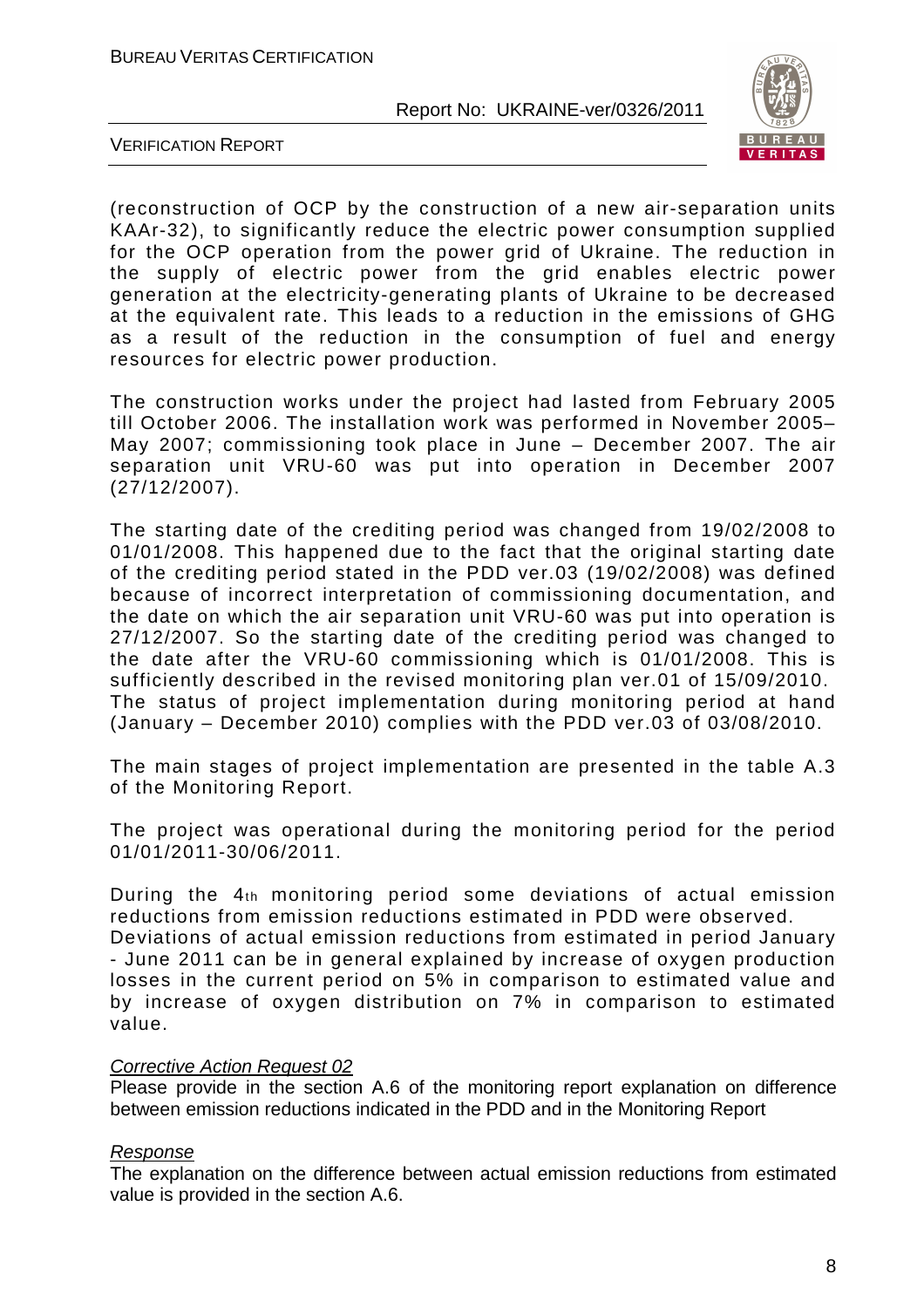

VERIFICATION REPORT

#### Corrective Action Request 03

Please, provide the information in the Monitoring Report regarding the status of operation of the project during the current monitoring period.

#### Response

The information about status of the project operation is provided in the section A.2 of the monitoring report.

## **3.4 Compliance of the monitoring plan with the monitoring methodology (94-98)**

The monitoring occurred in accordance with the PDD regarding which the determination has been deemed final and revised monitoring plan ver.01 of 15/09/2010 which was positively determined in course of the 1s t verification under the project. The determined PDD as well as determination of the revision to the monitoring plan within the framework of 1<sup>st</sup> verification report are listed on the UNFCCC JI website (http://ji.unfccc.int/JIITLProject/DB/DHPBSAFIRHMN55DS7FFABELK8NAV MP/details).

For calculating the emission reductions or enhancements of net removals, key factors, influencing the baseline emissions and the activity level of the project and the emissions as well as risks associated with the project were taken into account, as appropriate. Data sources used for calculating emission reductions or enhancements of net removals, such as appropriately calibrated measuring equipment, the study of standardized emission factors for the Ukrainian electricity grid, equipment passports are clearly identified, reliable and transparent.

Emission factor is selected by carefully balancing accuracy and reasonableness, and appropriately justified of the choice.

The calculation of emission reductions is based on conservative assumptions and the most plausible scenarios in a transparent manner.

## **3.5 Revision of monitoring plan (99-100)**

In course of the 1st verification  $(01/01/2008 - 31/12/2008)$  under the project, the project participants introduced the revision to the approved monitoring plan from the PDD. The description of the revision and its appropriate justification was provided in the separate document "Revision of the monitoring plan" ver.01 of 15/09/2010 and Monitoring Report ver.05 of 27/11/2009 for the period of 01/01/2008-31/12/2008. The changes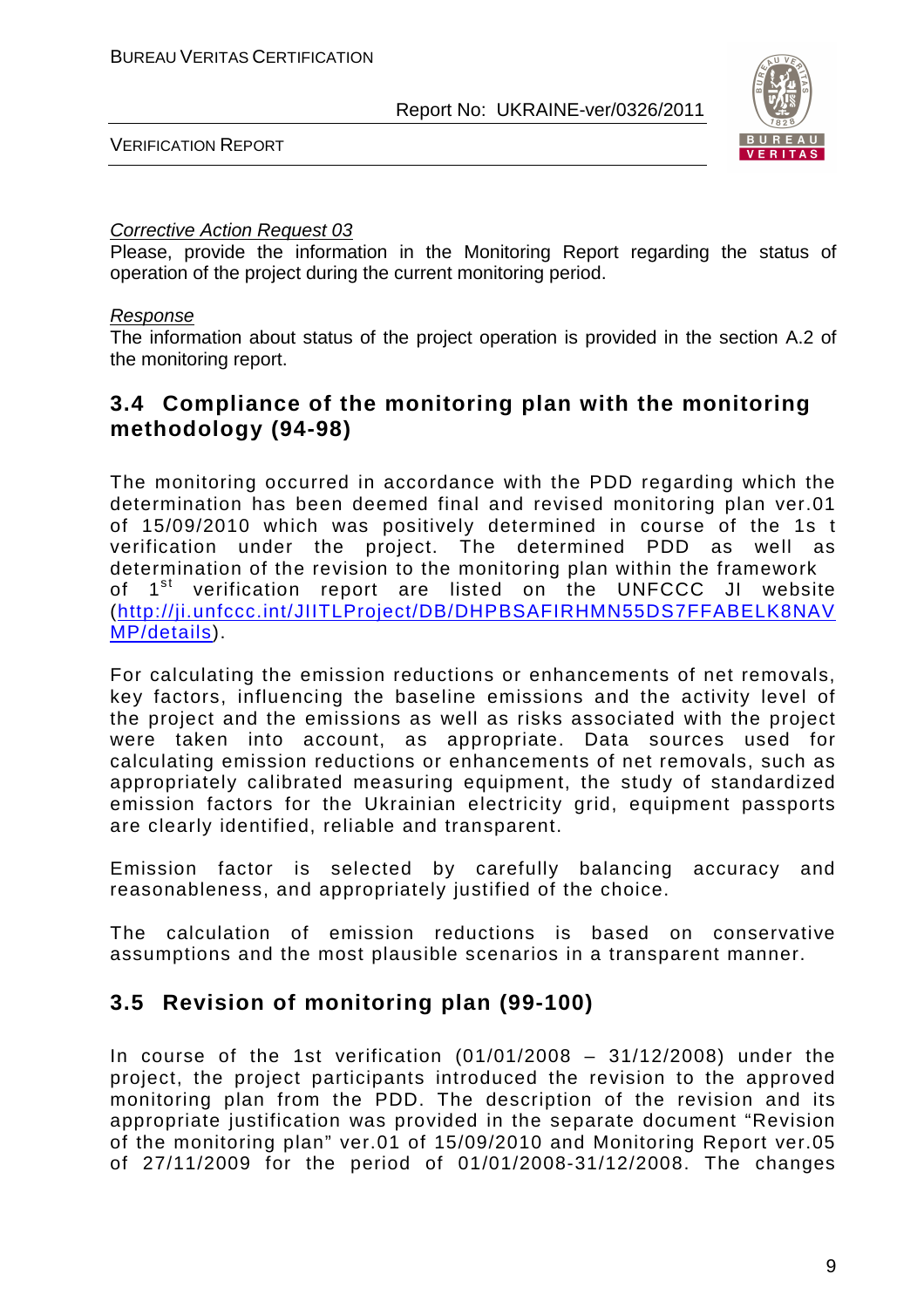

VERIFICATION REPORT

introduced are also described in the Monitoring Report ver.03 for the considered monitoring period of 2010, and they are as follows:

- The starting date of the crediting period was changed from 19/02/2008 to 01/01/2008. This happened due to the fact that the original starting date of the crediting period stated in the PDD ver.03 (19/02/2008) was defined because of incorrect interpretation of commissioning documentation, and the date on which the air separation unit VRU-60 was put into operation is 27/12/2007. So the starting date of the crediting period was changed to the date after the VRU-60 commissioning which is 01/01/2008.

- The description of monitoring plan chosen was revised. The main goal of this additional explanation is to provide a clarity that chosen approach for the monitoring plan is based on Guidance on criteria for baseline setting and monitoring. The included additional explanation does not change the monitoring procedure but provides a better understanding of the chosen approach of the monitoring plan.

- The formula for determination the total oxygen production in the baseline scenario was revised. If the oxygen production in the baseline scenario is less than the measured oxygen production in the project scenario, than the oxygen production in the baseline will be equal to the oxygen production in the project scenario. This is a conservative assumption as that provides to the zero emission reductions. This additional provision has been included in order to ensure the conservativeness of the approach for calculation the emission reductions.

- The project participant provided revised estimates of emission reduction in order to reflect the impact of the revised crediting period on the amount of the estimated emission reduction as this was presented in the registered PDD.

- Uncertainty level and verification frequency of meters are specified;

- Operational and management structure of monitoring is corrected which improves accuracy of the monitoring plan;

- Monitoring of electricity consumption for production in OCP since 01/01/2009 are provided daily (not monthly as determined in PDD). This is possible because of commissioning of electronic system for technical registration of electricity consumption at the JSC "Zaporizhstal". Daily electricity consumption monitoring ensures continuous and transparent data;

- The barometric pressure data for oxygen generation/distribution monitoring are taken from the JSC "Zaporizhgas". The procedures of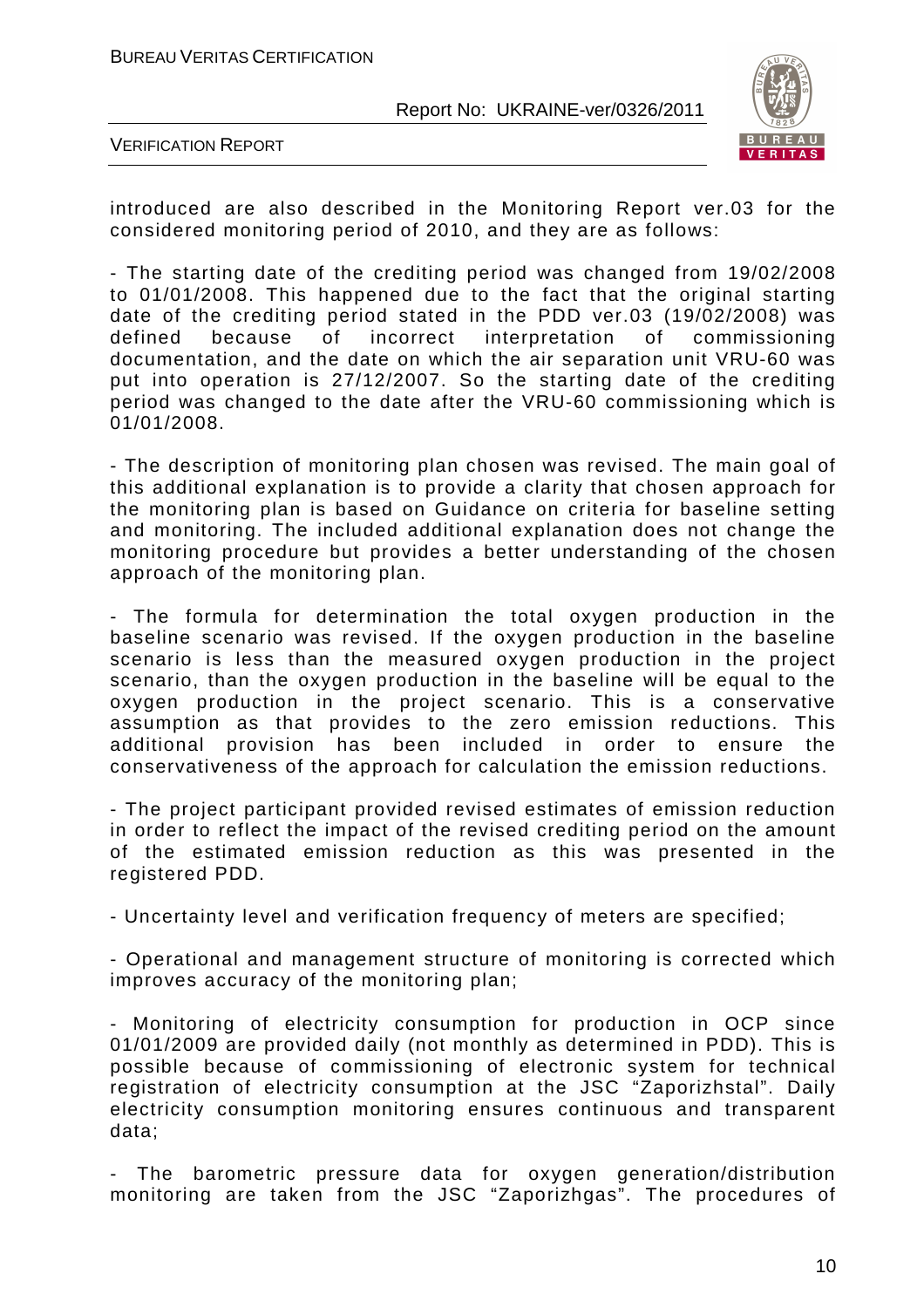

VERIFICATION REPORT

barometric pressure data collection, using and archiving are determined by Manual of planimetrist. The data of barometric pressure taken from the independent organization ensures the quality of data used and results of emissions calculation.

The above mentioned revisions to the approved monitoring plan were positively determined during the  $1<sup>st</sup>$  periodic verification by AIE TÜV NORD CERT GmbH and presented in its 1<sup>st</sup> periodic Verification Report "Reconstruction of the Oxygen Compressor plant at the JSC "Zaporizhstal" Ukraine" No.8000377391 – 09/477 dated 07-10-2010.

In course of the 4th verification  $(01/01/2011 - 30/06/2011)$  under the project, the project participants introduced the revision to the approved monitoring plan from the PDD. The description of the revision and its appropriate justification was provided in the Monitoring Report ver.02.1 of 08/09/2011 for the period of 01/01/2011-30/06/2008. The changes introduced are as follows:

- The introduced revision improves transparency, completeness, accuracy and applicability of information collected compared to the original monitoring plan without changing conformity with the relevant rules and regulations for the establishment of monitoring plans. This revision does not affect conservativeness of the approach to the emission reductions calculations.

## **3.6 Data management (101)**

The data and their sources, provided in monitoring report, are clearly identified, reliable and transparent. The implementation of data collection procedures is in accordance with the PDD and revised monitoring plan, including the quality control and quality assurance procedures. The procedures of GHGs emission reductions monitoring are determined by the company standard STP 8.2- 13-10 "Integrated quality system. Monitoring of GHGs emission reductions", approved by Order №98 of JSC "Zaporizhstal" dated on 05/03/2010.

In monitoring of GHGs emission reductions under the project the following departments of JSC "Zaporizhstal" are involved:

- Laboratory of environment protection;
- Power bureau of Chief Power Engineer Department;
- Recording bureau of Chief Power Engineer department;
- Technical bureau of Plant of networks and substations;
- Technical bureau of Oxygen compressor plant.

The Scheme of monitoring data collection and processing is presented on the figure B.2-1 of the Monitoring Report. The description of functions,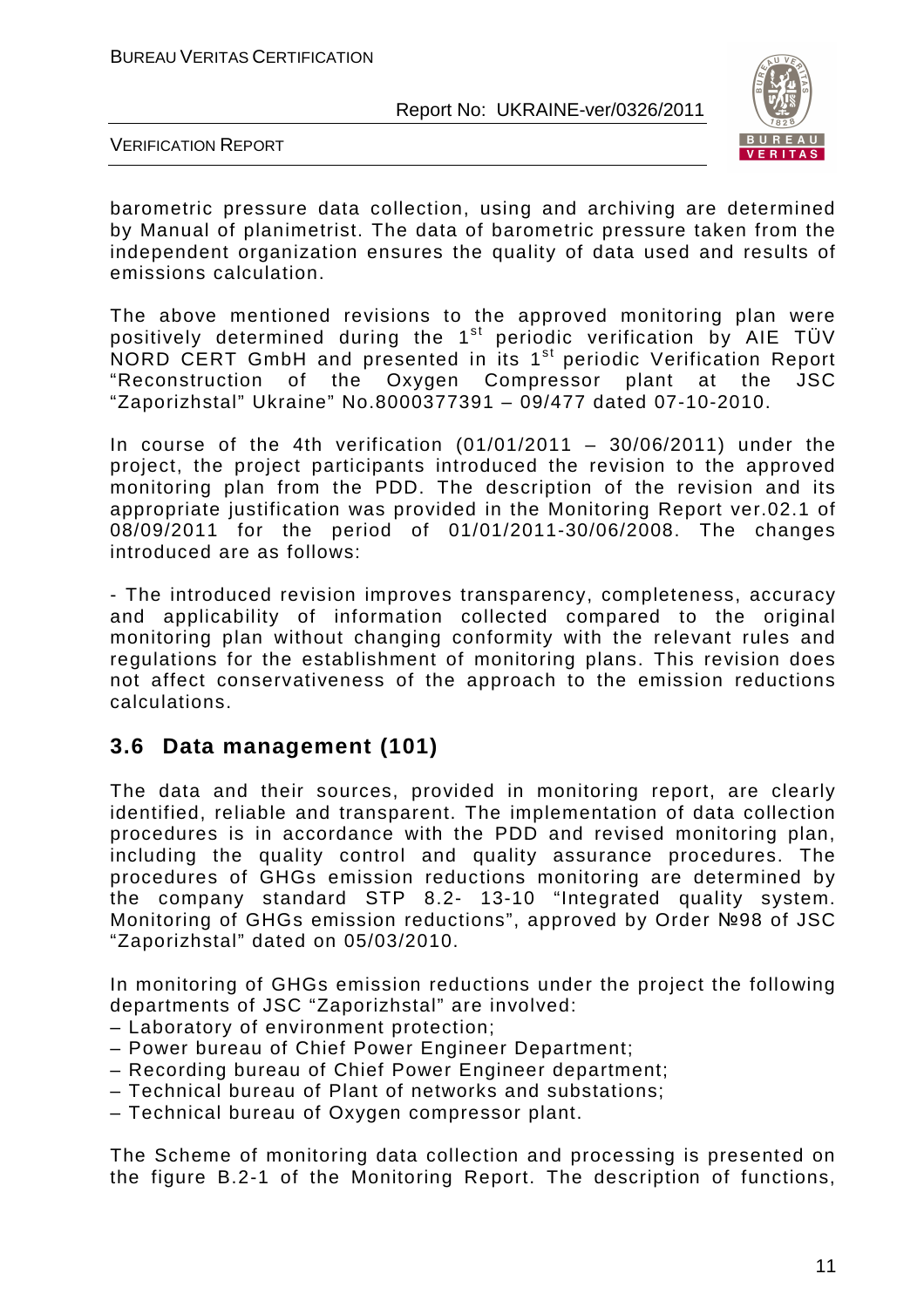

VERIFICATION REPORT

roles and responsible personnel per structural units involved in the GHG emissions monitoring is provided in sufficient details in the table B.2-1 of the Monitoring Report.

The quality assurance and quality control procedures are determined by the Standard of STP 8.2-13-10 "Monitoring of GHG emission reductions" and other respective internal documents.

The function of the monitoring equipment, including its calibration status, is in order. The calibration and verification procedures are regulated by internal standards of JSC "Zaporizhstal", such as STP 7.6-01-03 "Measurement assurance. General provisions", STP 7.6-07-03 "Organization and order of meters calibration and verification", as well as Ukrainian laws.

The evidence and records used for the monitoring are maintained in a traceable manner. All necessary information for monitoring of GHGs emission reductions are stored in paper and electronic formats and will be saved till the end of the crediting period and for two years after the last operation with ERUs from the project. The procedures of monitoring data archiving and responsible persons are determined by STP 8.2-13-10 "Monitoring of GHG emission reductions" and other internal documents of JSC "Zaporizhstal". The description of data processing and storage is described in the section B.2 of the Monitoring Report. The data collection and management system for the project is in accordance with the PDD and revised monitoring plan. The management and operational system supporting GHG emission monitoring is a part of the company's Integrated Quality, Health Safety and Environmental Management System certified against the requirements of ISO 9001:2008, ISO 14001:2004 and OHSAS 18001:2007 international standards. The Monitoring Report ver.3 provides sufficient information on the assigning roles, responsibilities and authorities for implementation and maintenance of monitoring procedures including control of data. The verification team confirms effectiveness of the existing management and operational systems and found them eligible for reliable project monitoring.

#### Corrective Action Request 04

Please, include in the MR the detailed information on the measuring devices used in the monitoring of each project parameter used during the given monitoring period.

#### Response

The detailed information of the measuring devices used in the monitoring are provided in the table B.3.1-1 and B.3.1-2 of the monitoring report.

#### Clarification Request 01

Please, present response and the corresponding documentation to FAR 01 issued during the previous verification.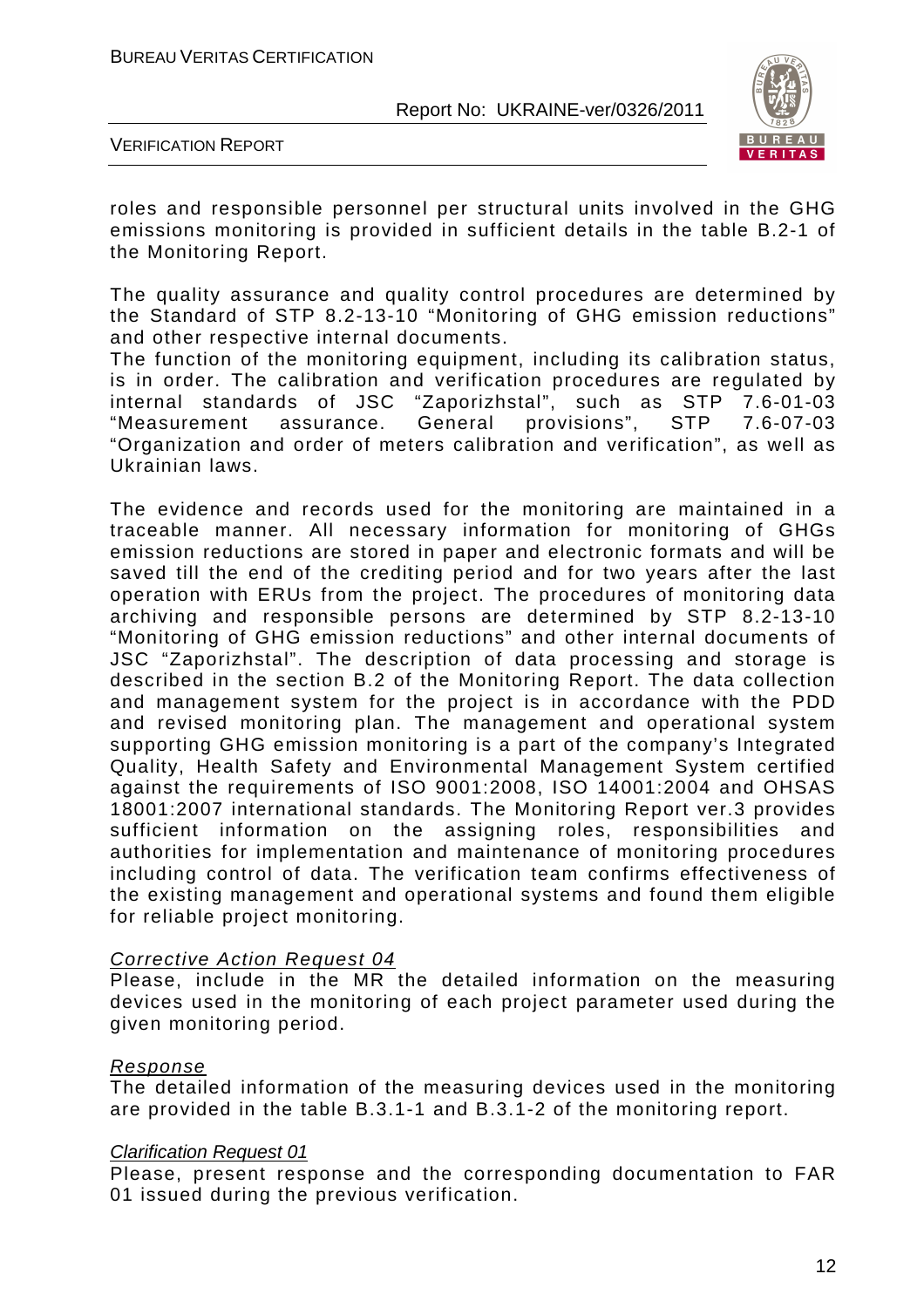

VERIFICATION REPORT

#### Response

The monitoring in the current monitoring period is provided taken into account the FAR 01 issued during the previous verification. The relevant information is provided in the section B.3.1 of the monitoring report.

## **3.7 Verification regarding programmes of activities (102- 110)**

"Not applicable"

## **4 VERIFICATION OPINION**

Bureau Veritas Certification has performed the  $4<sup>th</sup>$  periodic verification of the "Reconstruction of the oxygen compressor plant at the JSC "Zaporizhstal", Ukraine" Project in city of Zaporizhzhya, Zaporizhzhya region, Ukraine, which applies the JI specific approach. The verification was performed on the basis of UNFCCC criteria and host country criteria and also on the criteria given to provide for consistent project operations, monitoring and reporting.

The verification consisted of the following three phases: i) desk review of the project design and the baseline and monitoring plan; ii) follow-up interviews with project stakeholders; iii) resolution of outstanding issues and the issuance of the final verification report and opinion.

The management of JSC "Zaporizhstal" is responsible for the preparation of the GHG emissions data and the reported GHG emissions reductions of the project on the basis set out within the project Monitoring and Verification Plan indicated in the final PDD version 03. The development and maintenance of records and reporting procedures in accordance with that plan, including the calculation and determination of GHG emission reductions from the project, is the responsibility of the management of the project.

Bureau Veritas Certification verified the Project Monitoring Report version 02.1 for the reporting period as indicated below. Bureau Veritas Certification confirms that the project is implemented as per determined changes. Installed equipment being essential for generating emission reduction runs reliably and is calibrated appropriately. The monitoring system is in place and the project is generating GHG emission reductions.

Bureau Veritas Certification can confirm that the GHG emission reduction is accurately calculated and is free of material errors, omissions, or misstatements. Our opinion relates to the project's GHG emissions and resulting GHG emissions reductions reported and related to the approved project baseline and monitoring, and its associated documents. Based on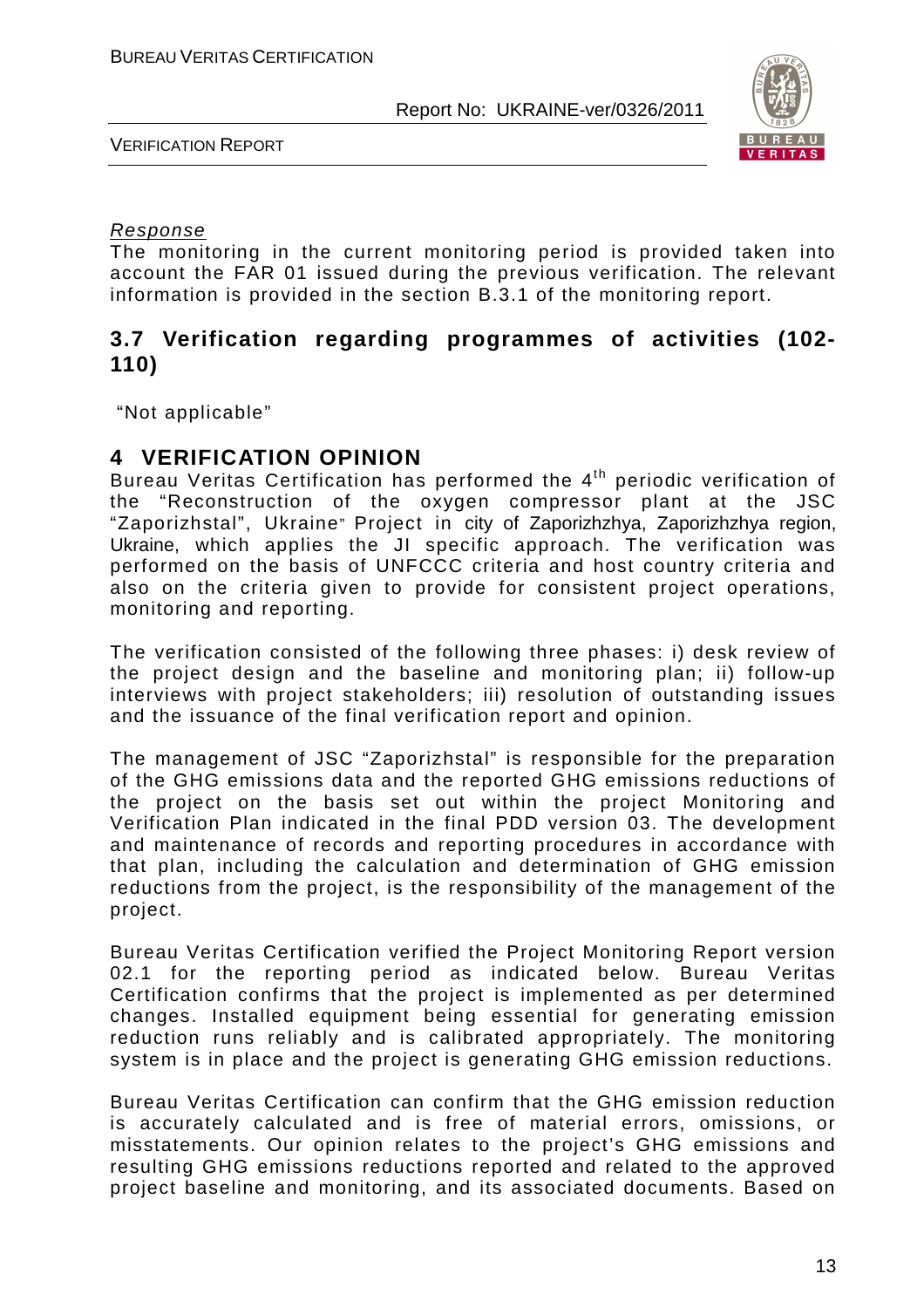

VERIFICATION REPORT

the information we have seen and evaluated, we confirm, with a reasonable level of assurance, the following statement:

Reporting period: From 01/01/2011 to 30/06/2011

| Baseline emissions         | : 293018 | t CO <sub>2</sub> equivalents. |
|----------------------------|----------|--------------------------------|
| Project emissions          | : 259299 | t CO <sub>2</sub> equivalents. |
| <b>Emission Reductions</b> | :33719   | t CO <sub>2</sub> equivalents. |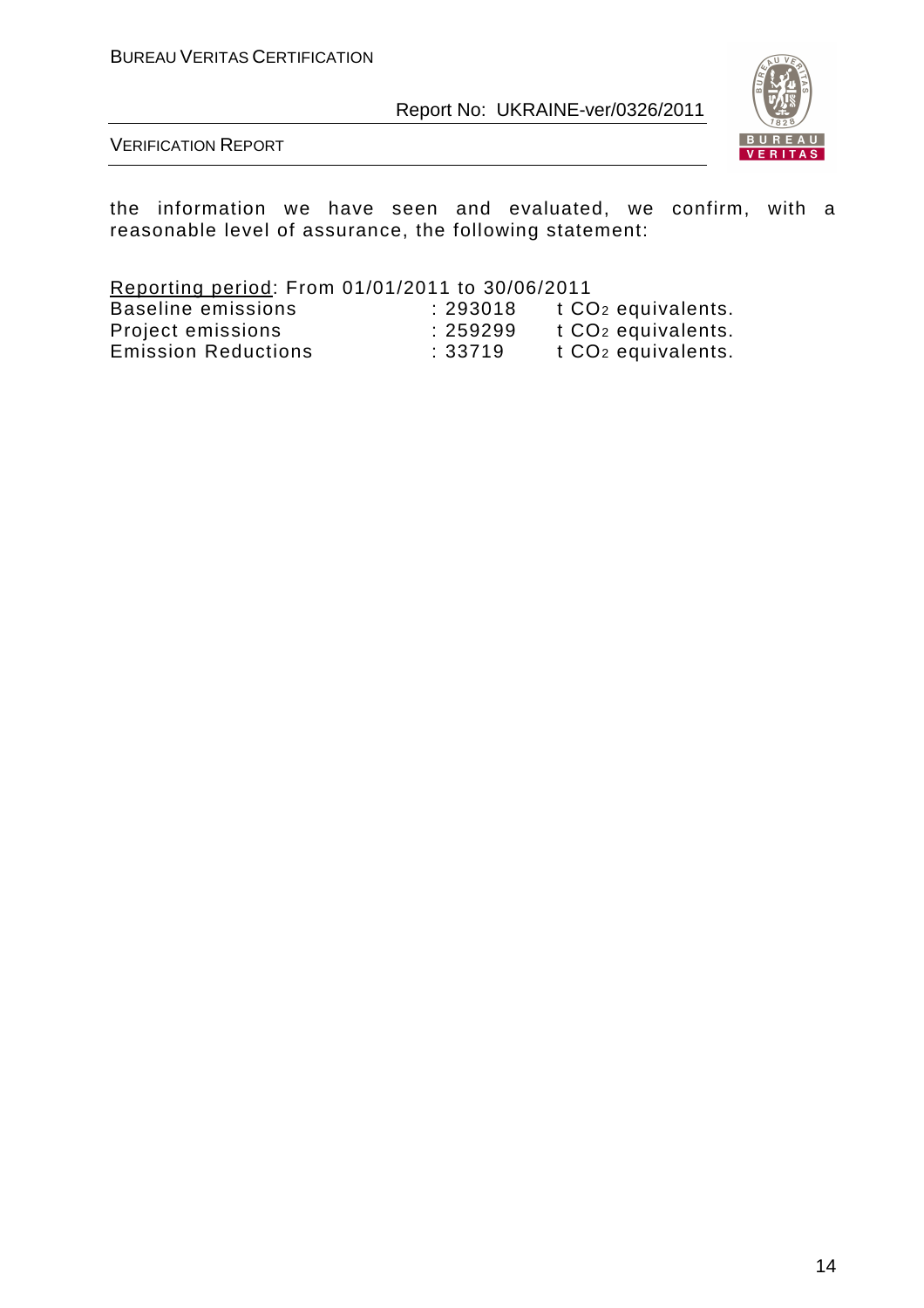

VERIFICATION REPORT

## **5 REFERENCES**

### **Category 1 Documents:**

Documents provided by CJSC "National Carbon Sequestration Foundation" that relate directly to the GHG components of the project.

- /1/ Project Design Document "Reconstruction of the oxygen compressor plant at the JSC "Zaporizhstal", Ukraine" version 03 dated 03/08/2009
- /2/ Monitoring Report "Reconstruction of the oxygen compressor plant at the JSC "Zaporizhstal", Ukraine" for the period 01/01/2011- 01/06/2011 version 01.1 dated 08/08/2011
- /3/ Monitoring Report "Reconstruction of the oxygen compressor plant at the JSC "Zaporizhstal", Ukraine" for the period 01/01/2011- 01/06/2011 version 02.1 dated 08/09/2011
- /4/ Letter of Approval from National Environmental Investment Agency of Ukraine ref. No 1514/23/7, issued on 14/12/2009
- /5/ Letter of approval for a project under article 6 of the Kyoto Protocol (JI) of the Federal Office for the Environment (FOEN) of Switzerland ref. No J294-0485, issued on 23/07/2010
- /6/ Calculation of Emission Reductions Excel file "!2011-06-18-MONITORING-Zaporizhstal\_OCP-2011-1-ver\_01.xls"
- /7/ Calculation of Emission Reductions Excel file 2011-09-08-MONITORING-Zaporizhstal OCP-2011-1-ver 02.1.xls"

#### **Category 2 Documents:**

Background documents related to the design and/or methodologies employed in the design or other reference documents.

- /1/ Determination and verification manual version 01
- /2/ Energy consumption by Oxygen compressor plant Shop #18 for 04/06/2011
- /3/ Energy consumption by Oxygen compressor plant Shop #18 for 09/02/2011
- /4/ Energy consumption by Oxygen compressor plant Shop #18 for11/03/2011
- /5/ Energy consumption by Oxygen compressor plant Shop #18 for 14/06/2011
- /6/ Energy consumption by Oxygen compressor plant Shop #18 for 17/05/2011
- /7/ Energy consumption by Oxygen compressor plant Shop #18 for 18/01/2011
- /8/ Energy consumption by Oxygen compressor plant Shop #18 for 22/04/2011
- /9/ Energy consumption by Oxygen compressor plant Shop #18 for January 2011
- /10/ Energy consumption by Oxygen compressor plant Shop #18 for February 2011
- /11/ Energy consumption by Oxygen compressor plant Shop #18 for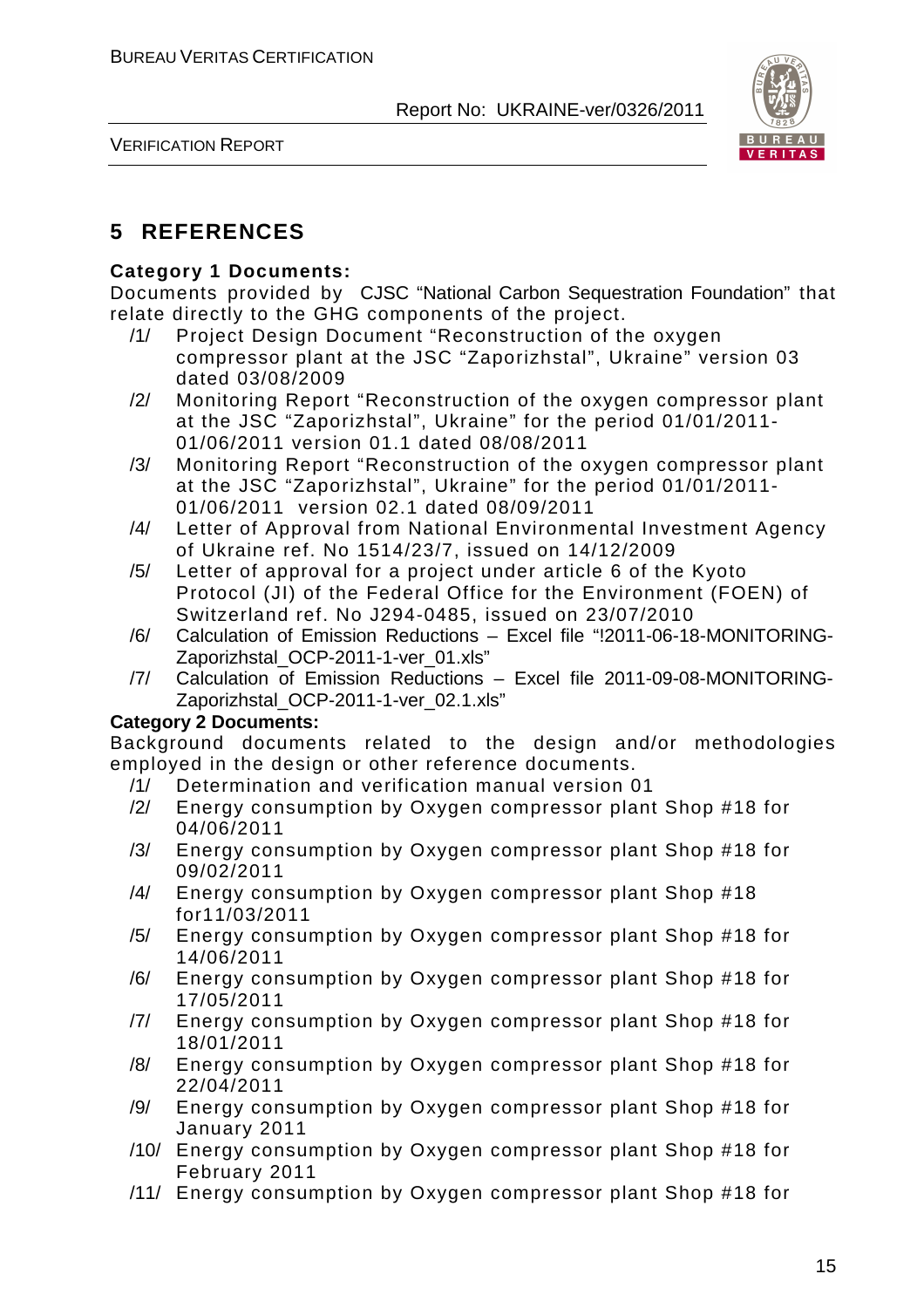

VERIFICATION REPORT

March 2011

- /12/ Energy consumption by Oxygen compressor plant Shop #18 for April 2011
- /13/ Energy consumption by Oxygen compressor plant Shop #18 for May 2011
- /14/ Energy consumption by Oxygen compressor plant Shop #18 for June 2011
- /15/ Energy consumption by Oxygen compressor plant Shop #18 for 22/04/2011
- /16/ Form №1. Production and distribution of oxygen for January 2011.
- /17/ Form №1. Production and distribution of oxygen for February 2011.
- /18/ Form №1. Production and distribution of oxygen for March 2011.
- /19/ Form №1. Production and distribution of oxygen for April 2011.
- /20/ Form №1. Production and distribution of oxygen for May 2011.
- /21/ Form №1. Production and distribution of oxygen for June 2011.
- /22/ Form #2. Energy consumption on production in the oxygen compressor plant without turbocompressor hall for January 2011
- /23/ Form #2. Energy consumption on production in the oxygen compressor plant without turbocompressor hall for January 2011
- /24/ Form #2. Energy consumption on production in the oxygen compressor plant without turbocompressor hall for March 2011
- /25/ Form #2. Energy consumption on production in the oxygen compressor plant without turbocompressor hall for April 2011
- /26/ Form #2. Energy consumption on production in the oxygen compressor plant without turbocompressor hall for May 2011
- /27/ Form #2. Energy consumption on production in the oxygen compressor plant without turbocompressor hall for June 2011
- /28/ Form #3. Combined data on oxygen compressor plant work for January 2011
- /29/ Form #3. Combined data on oxygen compressor plant work for February 2011
- /30/ Form #3. Combined data on oxygen compressor plant work for March 2011
- /31/ Form #3. Combined data on oxygen compressor plant work for April 2011
- /32/ Form #3. Combined data on oxygen compressor plant work for May 2011
- /33/ Form #3. Combined data on oxygen compressor plant work for June 2011
- /34/ Oxygen balance for the period from 01/01/2011 till 31/01/2011
- /35/ Oxygen balance for the period from 01/02/2011 till 28/02/2011
- /36/ Oxygen balance for the period from 01/03/2011 till 31/03/2011
- /37/ Oxygen balance for the period from 01/04/2011 till 30/04/2011
- /38/ Oxygen balance for the period from 01/05/2011 till 31/05/2011
- /39/ Oxygen balance for the period from 01/06/2011 till 30/06/2011
- /40/ Census paper for internal audit of integrated management system operation in the oxygen compressor plant on 06/05/2011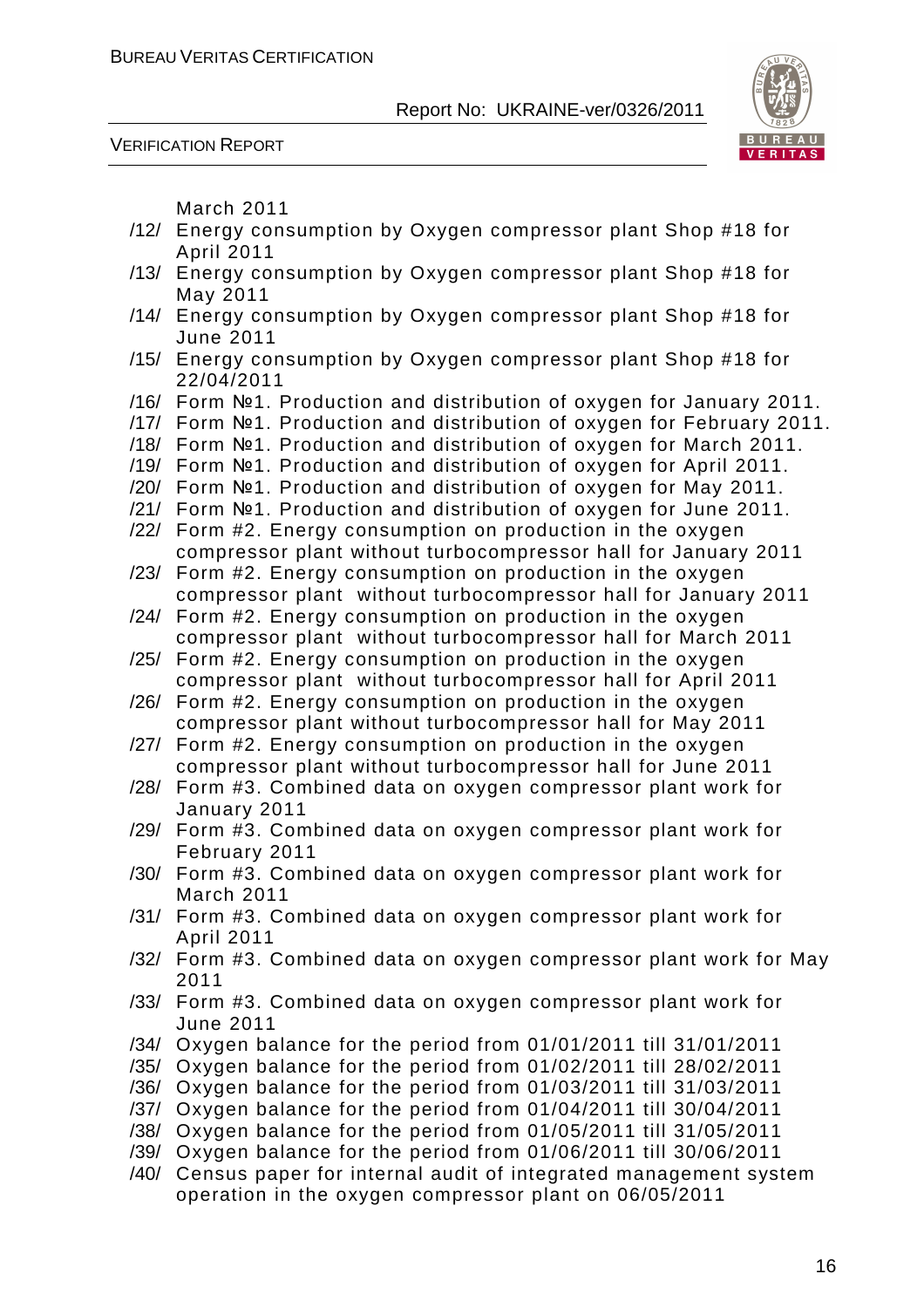

VERIFICATION REPORT

- /41/ JSC "Zaporizhstal" Protocol of internal audit of Integrated Management System oxygen compressor plant #11-111 dated 06/05/2011 /42/ Census paper for audit of integrated management system operation in the oxygen compressor plant on 16/02/2011 /43/ JSC "Zaporizhstal" Protocol of internal audit of Integrated Management System Oxygen compressor plant #11-34 dated from 16/02/2011
- /44/ JSC "Zaporizhstal" Protocol of internal audit in plant of networks and substations on 06/05/2011
- /45/ JSC "Zaporizhstal" Protocol of internal audit in plant of networks and substations #11-16 dated from 06/05/2011
- /46/ Measuring equipment conditions and characteristics passport dated 13/05/2011 on converter type Диск-250, serial #53353 (second meter)
- /47/ Measuring equipment conditions and characteristics passport dated 13/05/2011 on converter type Диск-250, serial #53356 (second meter)
- /48/ Measuring equipment conditions and characteristics passport dated 14/04/2011 on converters type ДM-3583, serial number #2913 (first meter) and type КСД-250, serial #68584 (second meter)
- /49/ Measuring equipment conditions and characteristics passport dated 13/05/2011 on converter type Диск-250, serial #1511 (second meter)
- /50/ Measuring equipment conditions and characteristics passport dated 13/05/2011 on converter type Диск-250, serial #53353 (second meter)
- /51/ Measuring equipment conditions and characteristics passport dated 13/05/2011 on converters type ДM-3583, serial number #481 (first meter) and type КСД-250, serial #250891 (second meter)
- /52/ Measuring equipment conditions and characteristics passport dated 14/04/2011 on converters type ДM-3583, serial number #14294 (first meter) and type КСД-250, serial #73535 (second meter)
- /53/ Measuring equipment conditions and characteristics passport dated 13/05/2011 on converters type ДM-3583, serial number #40445 (first meter) and type КСД-3, serial #118805(second meter)
- /54/ Measuring equipment conditions and characteristics passport dated 14/04/2011 on converters type ДM-3583, serial number #58848 (first meter) and type КСД-3, serial #68583 (second meter)
- /55/ Measuring equipment conditions and characteristics passport dated 14/07/2011 on converter type Сапфир-5420, serial #08282132 (first meter)
- /56/ Measuring equipment conditions and characteristics passport dated 13/05/2011 on converters type ДM-3583, serial number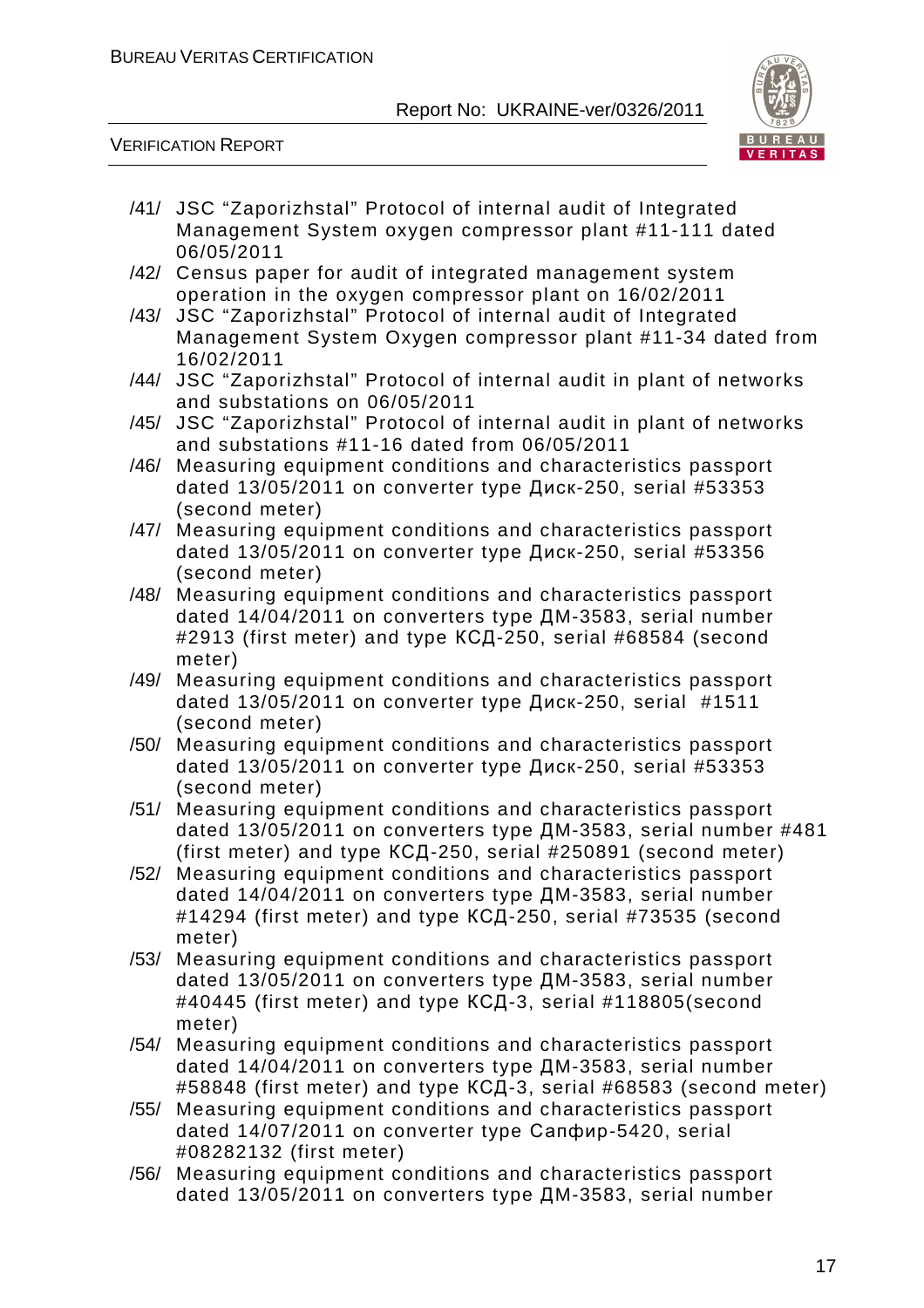

VERIFICATION REPORT

#24020 (first meter) and type КСД-3, serial #59498 (second meter)

- /57/ Measuring equipment conditions and characteristics passport dated 13/05/2011 on converters type ДM-3583, serial number #41087 (first meter) and type КСД-3, serial #104941(second meter)
- /58/ Measuring equipment conditions and characteristics passport dated 13/05/2011 on converters type ДM-3583, serial number #61341 (first meter) and type КСД-3, serial #202713 (second meter)
- /59/ Measuring equipment conditions and characteristics passport dated 13/05/2011 on converter type Сапфир-5440, serial #11802921 (first meter)

#### **Persons interviewed:**

List persons interviewed during the verification or persons that contributed with other information that are not included in the documents listed above.

- /1/ I. Kholina Head of the environmental laboratory of JSC "Zaporizhstal"
- /2/ V. Jarysh Deputy head of chief power engineer department of JSC "Zaporizhstal"
- /3/ A. Grabko Head of automation and metrology department of JSC "Zaporizhstal"
- /4/ R. Sheygus Deputy chief power engineer for production technology of oxygen, compressed air, steam and energy saving of JSC "Zaporizhstal"
- /5/ R. Lapitskiy Head of OCP units department of JSC "Zaporizhstal"
- /6/ O. Naumenko Senior engineer of measurement equipment section of OCP of JSC "Zaporizhstal"
- /7/ A. Leonov Head of department's sector for technological process management automated systems of JSC "Zaporizhstal"
- /8/ V. Ilchenko Deputy head of the Substations Network Shop of JSC "Zaporizhstal"
- /9/ M. Kozachenko Head of technological bureau of the Substations Network Shop of JSC "Zaporizhstal"
- /10/ V. Demina Electrician at the Substations Network Shop of JSC "Zaporizhstal"
- /11/ R. Kazakov Principal specialist of CJSC "National Carbon Sequestration Foundation"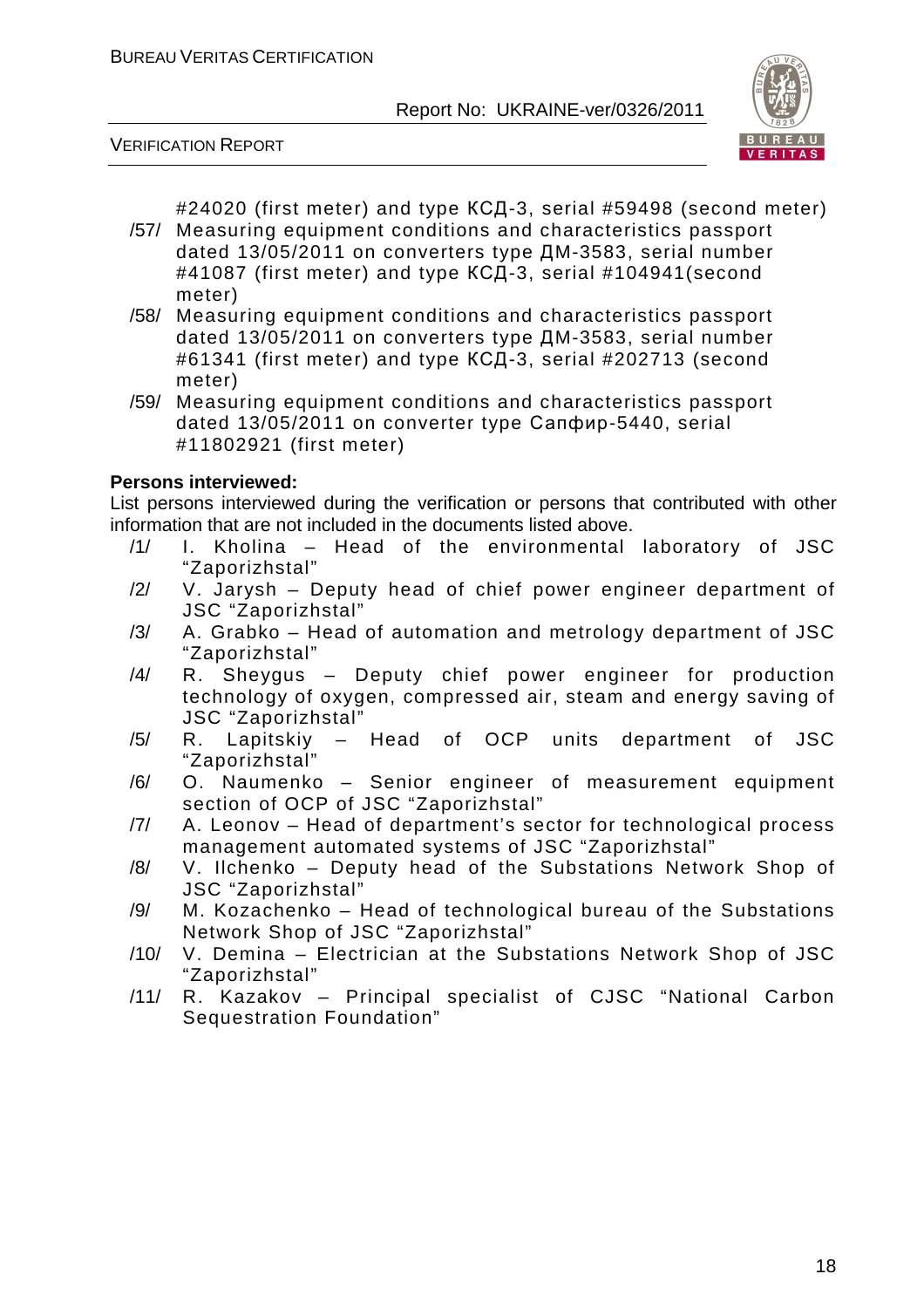

#### VERIFICATION REPORT

## APPENDIX A: COMPANY PROJECT VERIFICATION PROTOCOL

#### **VERIFICATION PROTOCOL**

**Check list for verification, according to the JOINT IMPLEMENTATION DETERMINATION AND VERIFICATION MANUAL (Version 01)** 

| <b>DVM</b>  | <b>Check Item</b>                                                                                                                                                                                                                                                                 | <b>Initial finding</b>                                                                                                                                                                                                                                                                                                                                                                                                                                                                                                                                                                                                                                       | <b>Draft</b>      | <b>Final</b>      |
|-------------|-----------------------------------------------------------------------------------------------------------------------------------------------------------------------------------------------------------------------------------------------------------------------------------|--------------------------------------------------------------------------------------------------------------------------------------------------------------------------------------------------------------------------------------------------------------------------------------------------------------------------------------------------------------------------------------------------------------------------------------------------------------------------------------------------------------------------------------------------------------------------------------------------------------------------------------------------------------|-------------------|-------------------|
| Paragrap    |                                                                                                                                                                                                                                                                                   |                                                                                                                                                                                                                                                                                                                                                                                                                                                                                                                                                                                                                                                              | <b>Conclusio</b>  | <b>Conclusion</b> |
| $\mathbf h$ |                                                                                                                                                                                                                                                                                   |                                                                                                                                                                                                                                                                                                                                                                                                                                                                                                                                                                                                                                                              | n                 |                   |
|             | <b>Project approvals by Parties involved</b>                                                                                                                                                                                                                                      |                                                                                                                                                                                                                                                                                                                                                                                                                                                                                                                                                                                                                                                              |                   |                   |
| 90          | Has the DFPs of at least one Party<br>involved, other than the host Party,<br>issued a written project approval when<br>submitting the first verification report to<br>the secretariat for publication in<br>accordance with paragraph 38 of the JI<br>guidelines, at the latest? | The Project was approved by Host Party<br>(Ukraine). The written project approval has been<br>issued by State Environmental Investment Agency<br>of Ukraine (Letter of Approval ref. No 1514/23/7,<br>issued on 14/12/2009).<br>The information about Sponsor Party<br>was<br>changed, however, no information regarding this<br>change is provided in the MR. Moreover, the<br>written project approval by the new sponsor Party<br>has not been provided to the verification team<br><b>Corrective Action Request 01</b><br>Please provide written project approval by<br>Sponsor Party (England), and explain this situation<br>in the Monitoring Report. | CAR01             | <b>OK</b>         |
| 91          | Are all the written project approvals by<br>Parties involved unconditional?                                                                                                                                                                                                       | All project approvals are unconditional                                                                                                                                                                                                                                                                                                                                                                                                                                                                                                                                                                                                                      | <b>OK</b>         | <b>OK</b>         |
|             | <b>Project implementation</b>                                                                                                                                                                                                                                                     |                                                                                                                                                                                                                                                                                                                                                                                                                                                                                                                                                                                                                                                              |                   |                   |
|             |                                                                                                                                                                                                                                                                                   |                                                                                                                                                                                                                                                                                                                                                                                                                                                                                                                                                                                                                                                              |                   |                   |
| 92          |                                                                                                                                                                                                                                                                                   | Has the project been implemented in   The project has been implemented in accordance                                                                                                                                                                                                                                                                                                                                                                                                                                                                                                                                                                         | CAR <sub>02</sub> | OK                |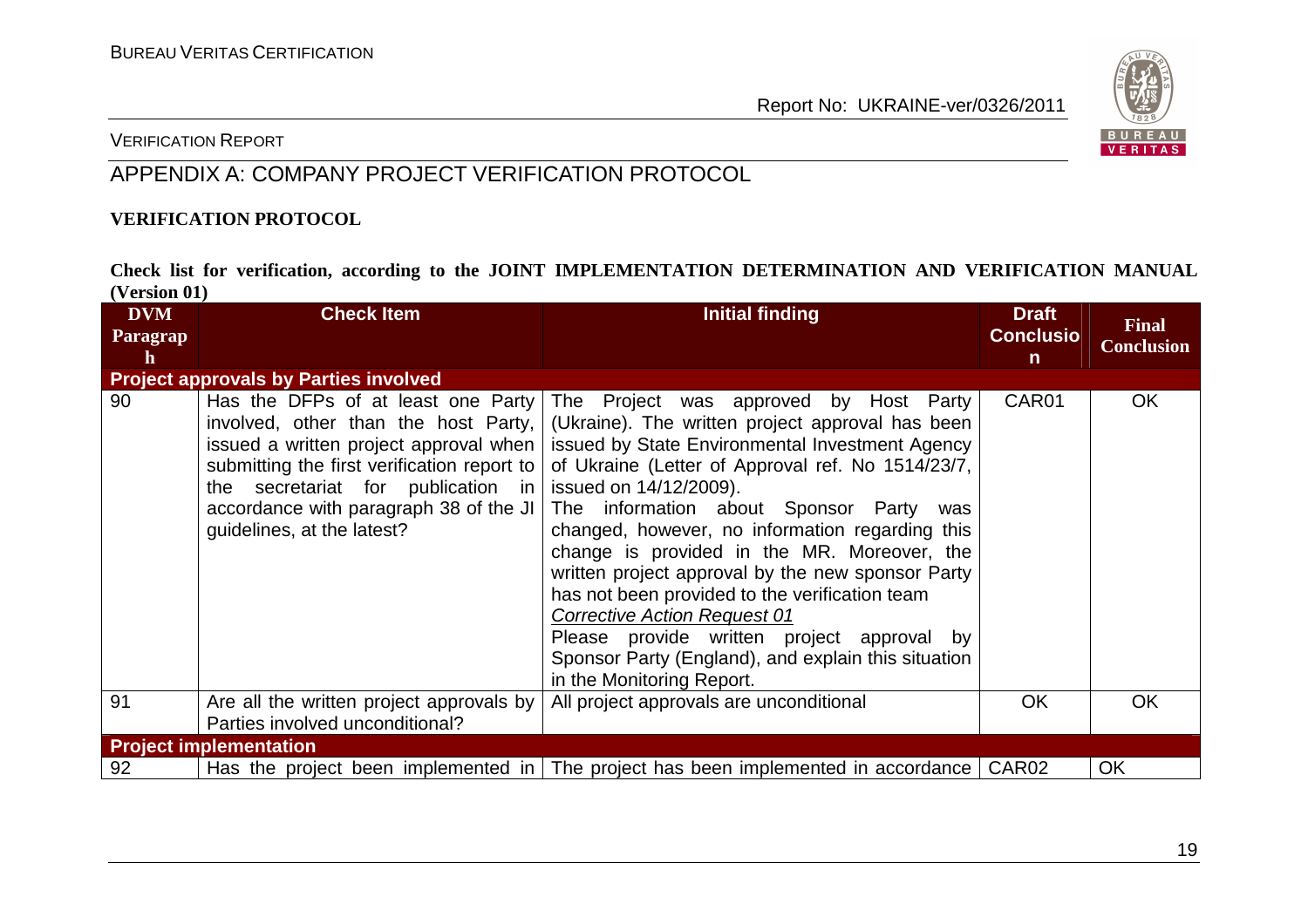

#### **DVM Paragraph Check Item Initial finding Check Item Initial finding Check Item Initial finding Initial finding Initial finding ConclusionFinal Conclusion** accordance with the PDD regarding which the determination has been deemed final and is so listed on the UNFCCC JI website? with the PDD which was positively determined by TÜV NORD CERT GmbH. The undertaken activities and equipment installed under the project comply with the registered PDD ver.03 of 03/08/2009. The construction works under the project had lasted from February 2005 till October 2006. The installation work was performed in November 2005–May 2007; commissioning took place in June – December 2007. The air separation unit VRU-60 was put into operation in December 2007 (27/12/2007). **Corrective Action Request02**  Please provide in the section A.6 of the monitoring report explanation on difference between emission reductions indicated in the PDD and in the Monitoring Report **Corrective Action Request03** 93 What is the status of operation of the project during the monitoring period? Please, provide the information in the Monitoring Report regarding the status of operation of the project during the current monitoring period. CAR03 OK **Compliance with monitoring plan** 94 **Did the monitoring occur in accordance**  with the monitoring plan included in the PDD regarding which the determination has been deemed final and is so listed The monitoring occurred in accordance with the PDD regarding which the determination has been deemed final and revised monitoring plan which was positively determined in course of the 1st OK OK

VERIFICATION REPORT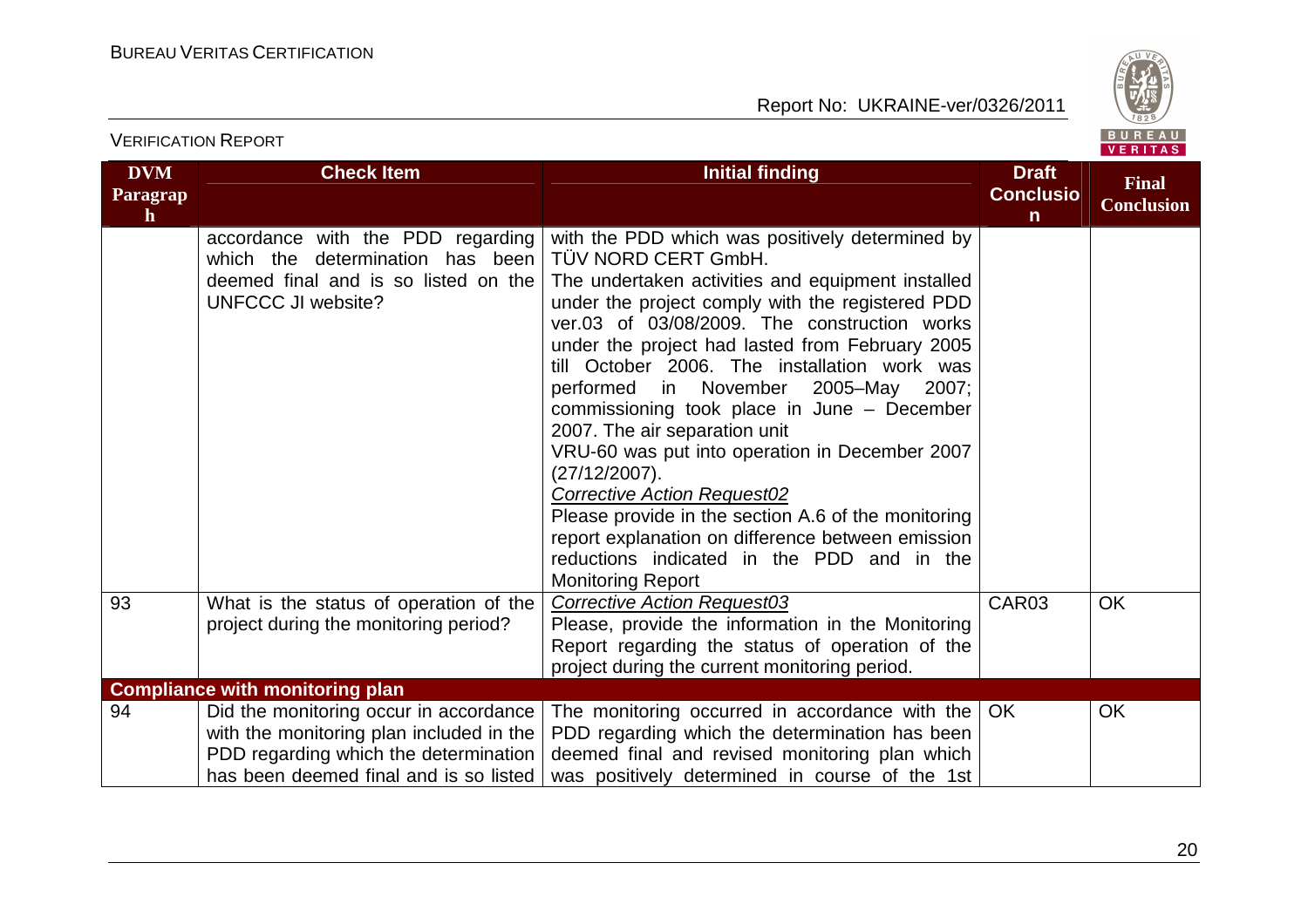

| <b>DVM</b><br>Paragrap<br>$\mathbf{h}$ | <b>Check Item</b>                                                                                                                                                                                                                                                                                                                                                       | <b>Initial finding</b>                                                                                                                                                                                                                                                                                                                                                                                                                                                                                                                         | <b>Draft</b><br><b>Conclusio</b><br>$\mathsf{n}$ | <b>Final</b><br><b>Conclusion</b> |
|----------------------------------------|-------------------------------------------------------------------------------------------------------------------------------------------------------------------------------------------------------------------------------------------------------------------------------------------------------------------------------------------------------------------------|------------------------------------------------------------------------------------------------------------------------------------------------------------------------------------------------------------------------------------------------------------------------------------------------------------------------------------------------------------------------------------------------------------------------------------------------------------------------------------------------------------------------------------------------|--------------------------------------------------|-----------------------------------|
|                                        | on the UNFCCC JI website?                                                                                                                                                                                                                                                                                                                                               | verification under the project. The revision to the<br>monitoring plan in the PDD are described and<br>justified in the document "Revision of the<br>monitoring plan" ver.01 of 15/09/2010, Monitoring<br>Report ver.05 of 27/11/2009 for the period of<br>01/01/2008-31/12/2008 as well as section A.8 of<br>the MR for 2010.<br>The monitoring system is in place and operational.                                                                                                                                                           |                                                  |                                   |
| 95(a)                                  | For calculating the emission reductions<br>or enhancements of net removals, were<br>key factors, e.g. those listed in 23 (b)<br>(i)-(vii) above, influencing the baseline<br>emissions or net removals and the<br>activity level of the project and the<br>emissions or removals as well as risks<br>associated with the project taken into<br>account, as appropriate? | Key factors, influencing the baseline emissions<br>and the activity level of the project and the<br>emissions as well as risks associated with the<br>project were taken into account for calculating the<br>emission reductions, as appropriate. Relevant<br>national policies and sectoral circumstances were<br>considered when setting the baseline. Increased<br>demand for oxygen by production workshops of<br>the steel mill, special exploitation regimes etc.<br>were taken into account for calculating the<br>emission reductions. | <b>OK</b>                                        | <b>OK</b>                         |
| 95(b)                                  | Are data sources used for calculating<br>emission reductions or enhancements<br>of net removals clearly identified,<br>reliable and transparent?                                                                                                                                                                                                                        | The data sources used for calculating emission<br>reductions are clearly identified, reliable and<br>transparent. They are listed and classified in the<br>MR Sections $B.1.1 - B.1.3$ . Data sources include<br>calibrated measuring equipment, equipment<br>technological passports, study on assessment of<br>standardized emission factor for Ukrainian power                                                                                                                                                                              | <b>OK</b>                                        | <b>OK</b>                         |

VERIFICATION REPORT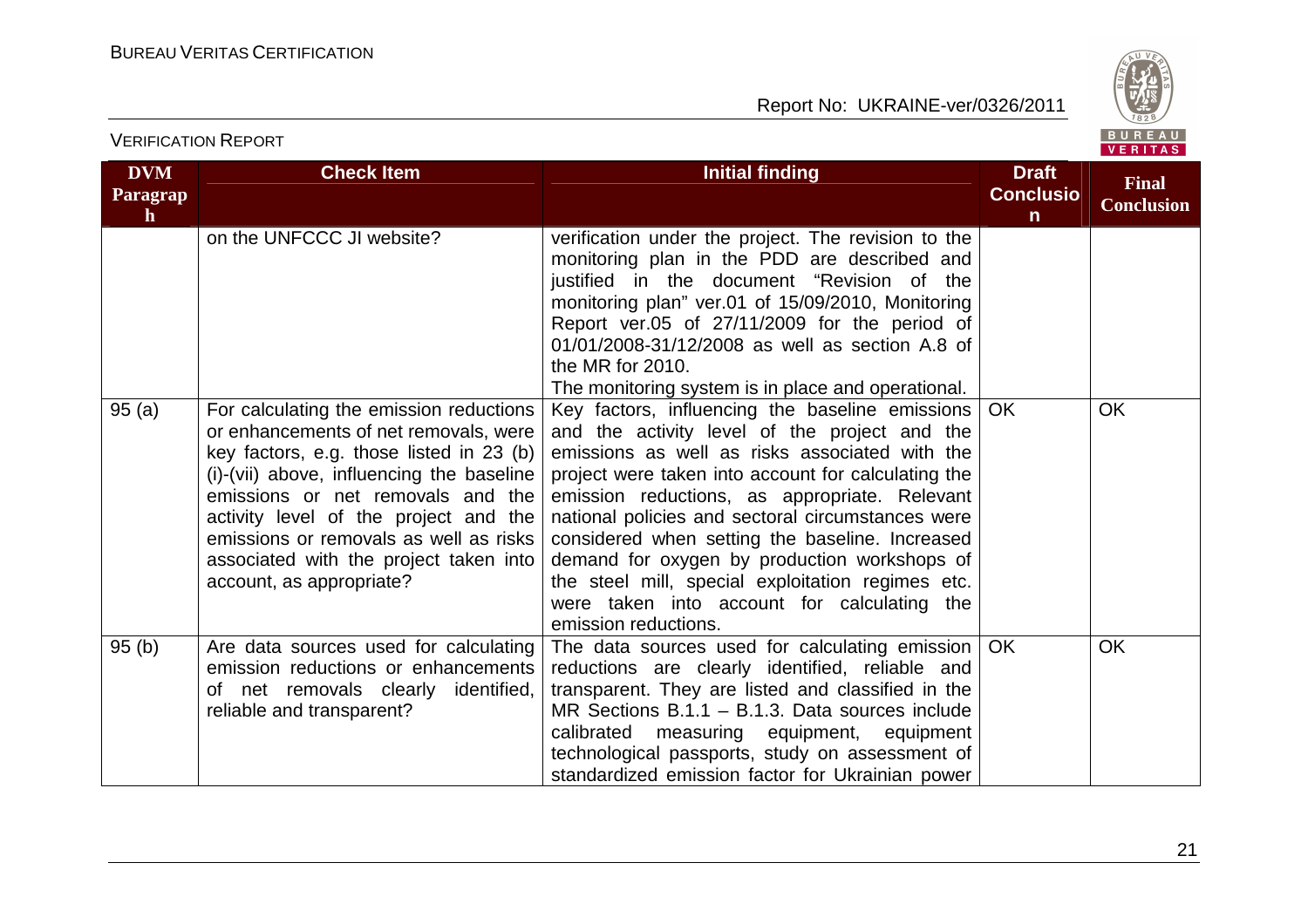

| <b>DVM</b><br>Paragrap<br>$\mathbf{h}$ | <b>Check Item</b>                                                                                                                                                                                                                                                                                                                | <b>Initial finding</b>                                                                                                                                                                                                                                                                                                                                       | <b>Draft</b><br><b>Conclusio</b><br>n | <b>Final</b><br><b>Conclusion</b> |
|----------------------------------------|----------------------------------------------------------------------------------------------------------------------------------------------------------------------------------------------------------------------------------------------------------------------------------------------------------------------------------|--------------------------------------------------------------------------------------------------------------------------------------------------------------------------------------------------------------------------------------------------------------------------------------------------------------------------------------------------------------|---------------------------------------|-----------------------------------|
|                                        |                                                                                                                                                                                                                                                                                                                                  | grid etc. The scheme of monitoring points is<br>presented of the figure B.1-1 in the MR.                                                                                                                                                                                                                                                                     |                                       |                                   |
| 95(c)                                  | Are emission factors, including default<br>emission factors, if used for calculating<br>emission<br>reductions<br>the<br>or<br>enhancements<br>0f<br>net<br>removals,<br>balancing<br>selected<br>carefully<br>by<br>accuracy and reasonableness, and<br>appropriately justified of the choice?                                  | The emission factor used for calculating the<br>emission reduction by the project is CO2 emission<br>factor during electric power generation supplied by<br>the power system of Ukraine for the projects<br>consuming electric power which was determined in<br>the Order #75 dated 12/05/2011 issued by State<br>Environmental Investment Agency of Ukraine | <b>OK</b>                             | <b>OK</b>                         |
| 95(d)                                  | the<br>calculation<br>ls.<br>0f<br>emission<br>reductions or enhancements of net<br>removals<br>based<br>conservative<br>on<br>assumptions and the most plausible<br>scenarios in a transparent manner?                                                                                                                          | The performed calculation of emission reductions<br>is based on conservative assumptions and the<br>most plausible scenarios in a transparent manner.<br>The construction of the air-separation unit KAAr-32<br>was proven to be the most plausible baseline<br>scenario.                                                                                    | <b>OK</b>                             | <b>OK</b>                         |
|                                        | Applicable to JI SSC projects only                                                                                                                                                                                                                                                                                               |                                                                                                                                                                                                                                                                                                                                                              |                                       |                                   |
| 96                                     | Is the relevant threshold to be classified<br>as JI SSC project not exceeded during<br>the monitoring period on an annual<br>average basis?<br>If the threshold is exceeded, is the<br>maximum emission reduction level<br>estimated in the PDD for the JI SSC<br>project or the bundle for the monitoring<br>period determined? | Not applicable                                                                                                                                                                                                                                                                                                                                               | <b>Not</b><br>applicable              | <b>Not</b><br>applicable          |
|                                        | Applicable to bundled JI SSC projects only                                                                                                                                                                                                                                                                                       |                                                                                                                                                                                                                                                                                                                                                              |                                       |                                   |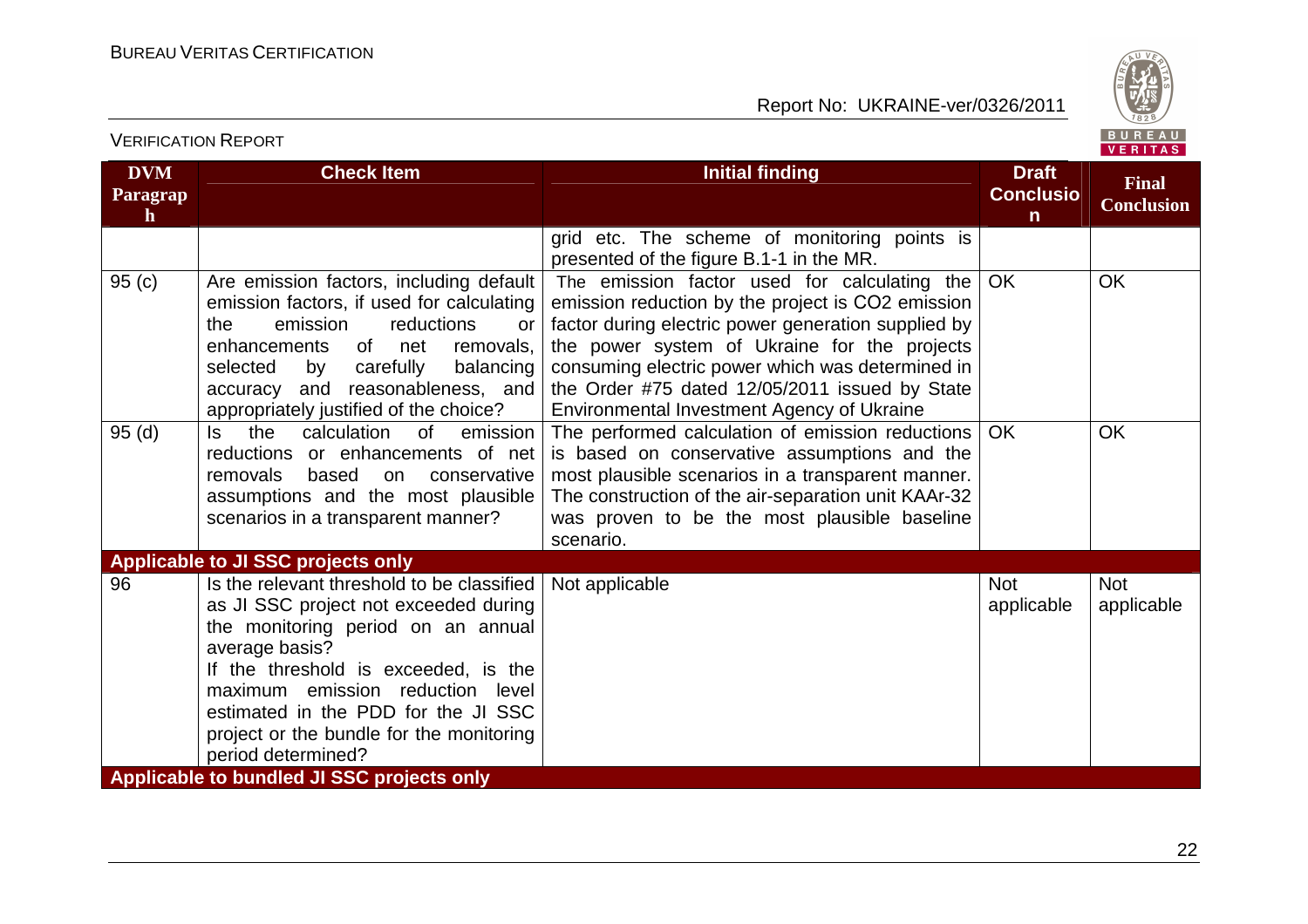

| <b>VERIFICATION REPORT</b>             |                                                                                                                                                                                                                                                                                                                                                    |                                                                                                                                                                                                                                                                                                                                                                                                                                             |                                                  | BUREAU<br><b>VERITAS</b>          |  |
|----------------------------------------|----------------------------------------------------------------------------------------------------------------------------------------------------------------------------------------------------------------------------------------------------------------------------------------------------------------------------------------------------|---------------------------------------------------------------------------------------------------------------------------------------------------------------------------------------------------------------------------------------------------------------------------------------------------------------------------------------------------------------------------------------------------------------------------------------------|--------------------------------------------------|-----------------------------------|--|
| <b>DVM</b><br>Paragrap<br>$\mathbf{h}$ | <b>Check Item</b>                                                                                                                                                                                                                                                                                                                                  | <b>Initial finding</b>                                                                                                                                                                                                                                                                                                                                                                                                                      | <b>Draft</b><br><b>Conclusio</b><br>$\mathsf{n}$ | <b>Final</b><br><b>Conclusion</b> |  |
| 97(a)                                  | Has the composition of the bundle not   Not applicable<br>changed from that is stated in F-JI-<br><b>SSCBUNDLE?</b>                                                                                                                                                                                                                                |                                                                                                                                                                                                                                                                                                                                                                                                                                             | <b>Not</b><br>applicable                         | <b>Not</b><br>applicable          |  |
| 97(b)                                  | If the determination was conducted on<br>the basis of an overall monitoring plan,<br>have the project participants submitted<br>a common monitoring report?                                                                                                                                                                                        | Not applicable                                                                                                                                                                                                                                                                                                                                                                                                                              | <b>Not</b><br>applicable                         | <b>Not</b><br>applicable          |  |
| 98                                     | If the monitoring is based on $a$<br>plan that provides for<br>monitoring<br>overlapping monitoring periods, are the<br>monitoring periods per component of<br>the project clearly specified in the<br>monitoring report?<br>Do the monitoring periods not overlap<br>with those for which verifications were<br>already deemed final in the past? | Not applicable                                                                                                                                                                                                                                                                                                                                                                                                                              | <b>Not</b><br>applicable                         | <b>Not</b><br>applicable          |  |
|                                        | <b>Revision of monitoring plan</b><br>Applicable only if monitoring plan is revised by project participant                                                                                                                                                                                                                                         |                                                                                                                                                                                                                                                                                                                                                                                                                                             |                                                  |                                   |  |
| 99(a)                                  | justification<br>appropriate<br>for<br>the<br>proposed revision?                                                                                                                                                                                                                                                                                   | Did the project participants provide an In course of the 1st verification (01/01/2008 $-$<br>31/12/2008) under the project, the project<br>participants introduced the revision to the<br>approved monitoring plan from the PDD. The<br>description of the revision and its appropriate<br>justification was provided in the separate<br>document "Revision of the monitoring plan" ver.01<br>of 15/09/2010 and Monitoring Report ver.05 of | OK                                               | OK                                |  |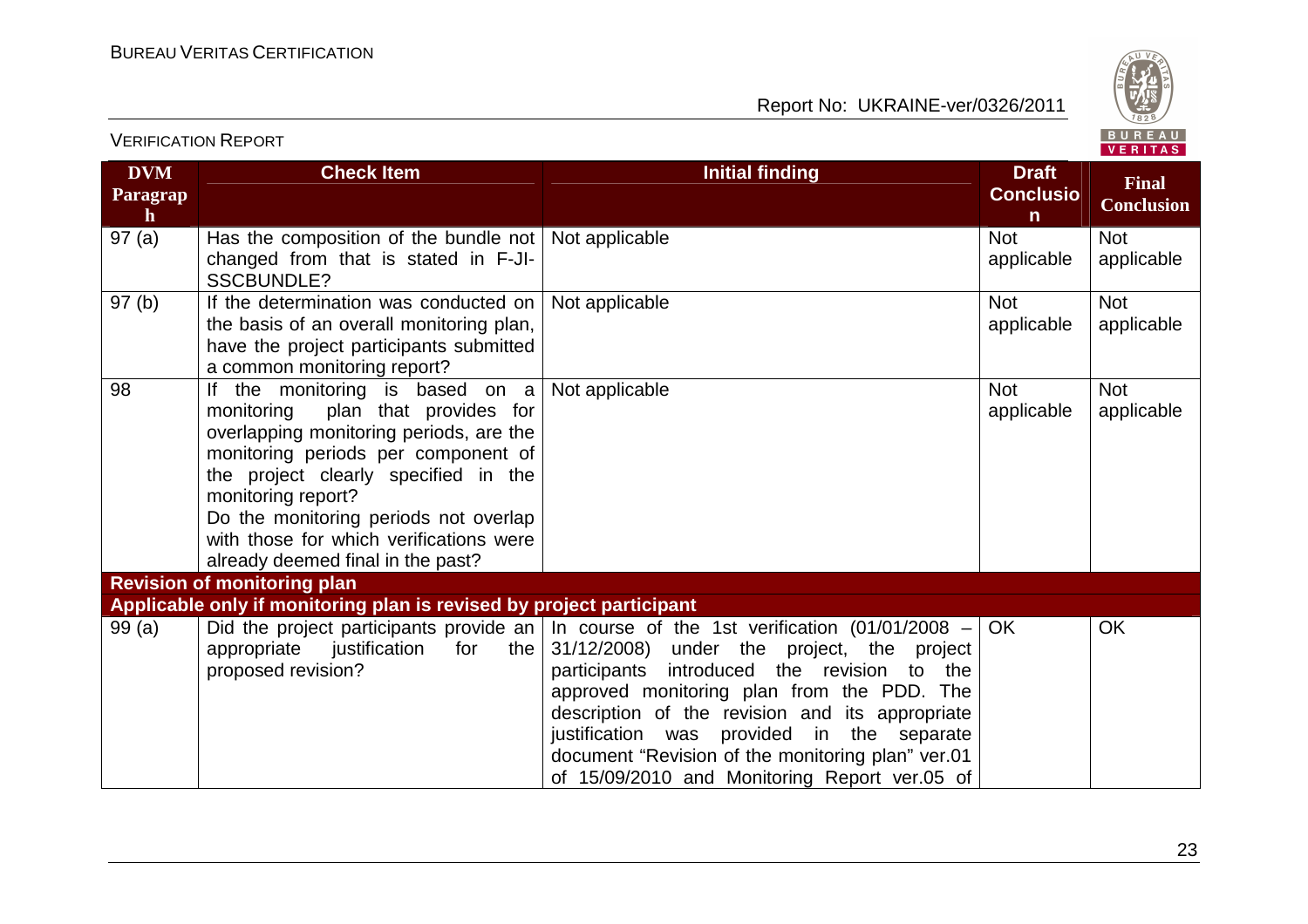

|                                        | <b>VERIFICATION REPORT</b> |                                                                                                                                                                                                                                                                                                                                                                                                                                                                                                                                                                                                                                                                                                                                                                                                                                                                                                                                                                                                                                                                                                                                                                                                                             |                                                  | BUREAU<br><b>VERITAS</b>          |
|----------------------------------------|----------------------------|-----------------------------------------------------------------------------------------------------------------------------------------------------------------------------------------------------------------------------------------------------------------------------------------------------------------------------------------------------------------------------------------------------------------------------------------------------------------------------------------------------------------------------------------------------------------------------------------------------------------------------------------------------------------------------------------------------------------------------------------------------------------------------------------------------------------------------------------------------------------------------------------------------------------------------------------------------------------------------------------------------------------------------------------------------------------------------------------------------------------------------------------------------------------------------------------------------------------------------|--------------------------------------------------|-----------------------------------|
| <b>DVM</b><br>Paragrap<br>$\mathbf{h}$ | <b>Check Item</b>          | <b>Initial finding</b>                                                                                                                                                                                                                                                                                                                                                                                                                                                                                                                                                                                                                                                                                                                                                                                                                                                                                                                                                                                                                                                                                                                                                                                                      | <b>Draft</b><br><b>Conclusio</b><br>$\mathsf{n}$ | <b>Final</b><br><b>Conclusion</b> |
|                                        |                            | 27/11/2009 for the period of 01/01/2008-<br>31/12/2008. The changes introduced are also<br>described in the Monitoring Report ver.03 for the<br>considered monitoring period of 2010, and they<br>are as follows:<br>- The starting date of the crediting period was<br>changed from 19/02/2008 to 01/01/2008 based on<br>actual date of air separation unit operation<br>commencement.<br>- The description of monitoring plan chosen was<br>revised in order to provide a clarity that chosen<br>approach for the monitoring plan is based on<br>Guidance on criteria for baseline setting and<br>monitoring.<br>- The formula for determination the total oxygen<br>production in the baseline scenario was revised<br>including the provision that if the oxygen<br>production in the baseline is less than the<br>measured oxygen production in the project, than<br>the oxygen production in the baseline will be equal<br>to the project oxygen production. This additional<br>provision has been included in order to ensure the<br>conservativeness of the approach for calculation<br>the emission reductions.<br>The project participant provided revised<br>estimates of emission reduction in order to reflect |                                                  |                                   |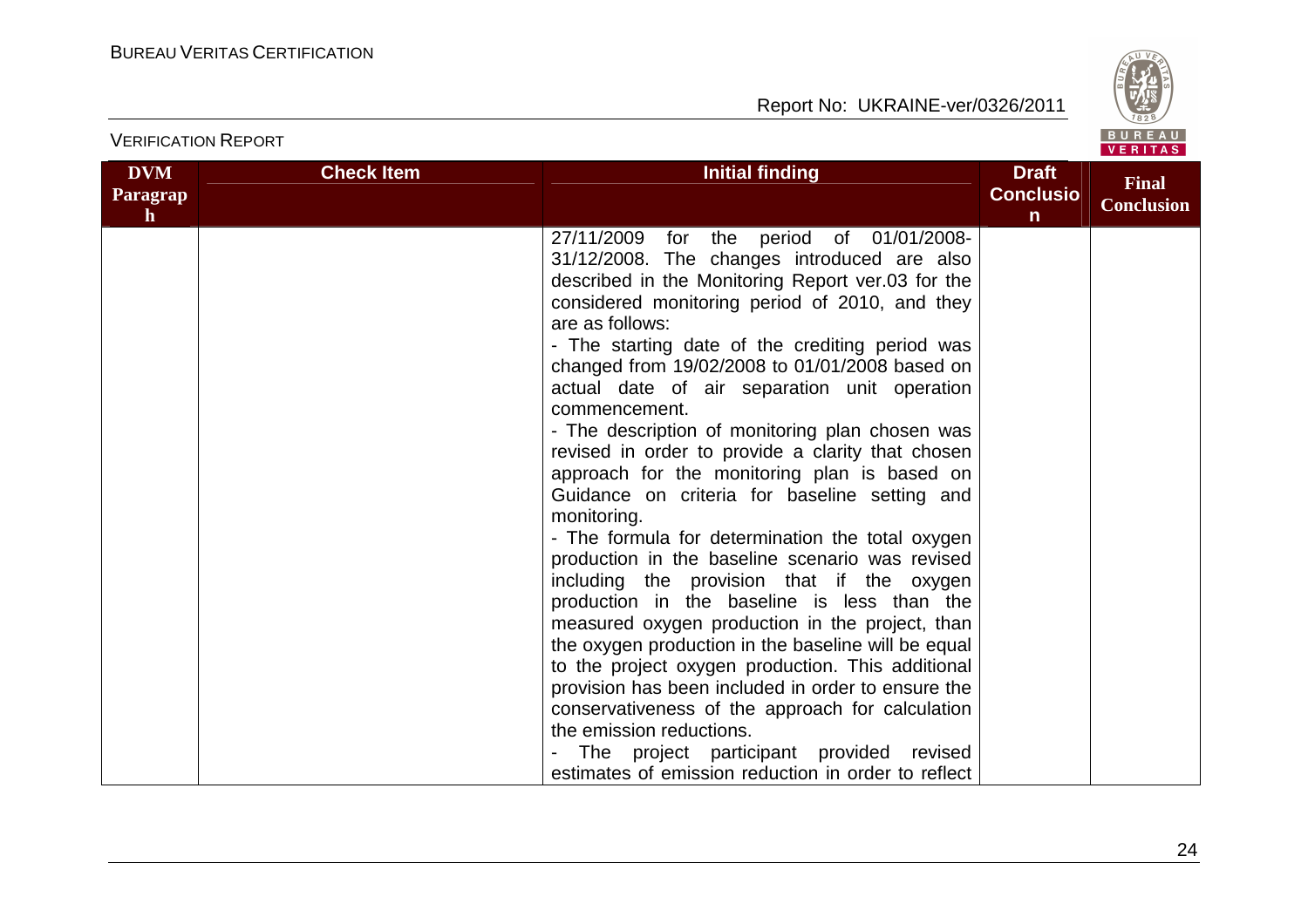

| <b>VERIFICATION REPORT</b>                    |                   |                                                                                                                                                                                                                                                                                                                                                                                                                                                                                                                                                                                                                                                                                                                                                                                                                                                                                                                                                                                                                                                                                                                                                                                                                                                                                     |                                                  | BUREAU<br><b>VERITAS</b>          |
|-----------------------------------------------|-------------------|-------------------------------------------------------------------------------------------------------------------------------------------------------------------------------------------------------------------------------------------------------------------------------------------------------------------------------------------------------------------------------------------------------------------------------------------------------------------------------------------------------------------------------------------------------------------------------------------------------------------------------------------------------------------------------------------------------------------------------------------------------------------------------------------------------------------------------------------------------------------------------------------------------------------------------------------------------------------------------------------------------------------------------------------------------------------------------------------------------------------------------------------------------------------------------------------------------------------------------------------------------------------------------------|--------------------------------------------------|-----------------------------------|
| <b>DVM</b><br><b>Paragrap</b><br>$\mathbf{h}$ | <b>Check Item</b> | <b>Initial finding</b>                                                                                                                                                                                                                                                                                                                                                                                                                                                                                                                                                                                                                                                                                                                                                                                                                                                                                                                                                                                                                                                                                                                                                                                                                                                              | <b>Draft</b><br><b>Conclusio</b><br>$\mathsf{n}$ | <b>Final</b><br><b>Conclusion</b> |
|                                               |                   | the impact of the revised crediting period on the<br>amount of the estimated emission reduction as this<br>was presented in the registered PDD.<br>- Uncertainty level and verification frequency of<br>meters are specified;<br>Operational and management structure of<br>monitoring is corrected which improves accuracy<br>of the monitoring plan;<br>Monitoring of electricity consumption for<br>production in OCP since 01/01/2009 are provided<br>daily (vs. monthly in PDD) due to commissioning<br>of electronic system for technical registration of<br>electricity consumption, which ensures continuous<br>and transparent data;<br>The barometric pressure data for oxygen<br>generation/distribution monitoring are taken from<br>the independent organization JSC "Zaporizhgas",<br>which organization ensures the quality of data<br>used and results of emissions calculation. The<br>procedures of barometric pressure data collection,<br>using and archiving are determined by Manual of<br>planimetrist. The above mentioned revisions were<br>positively determined during the 1st periodic<br>verification by AIE TÜV NORD CERT GmbH and<br>presented in its 1 <sup>st</sup> Periodic Verification Report<br>"Reconstruction of the Oxygen Compressor plant |                                                  |                                   |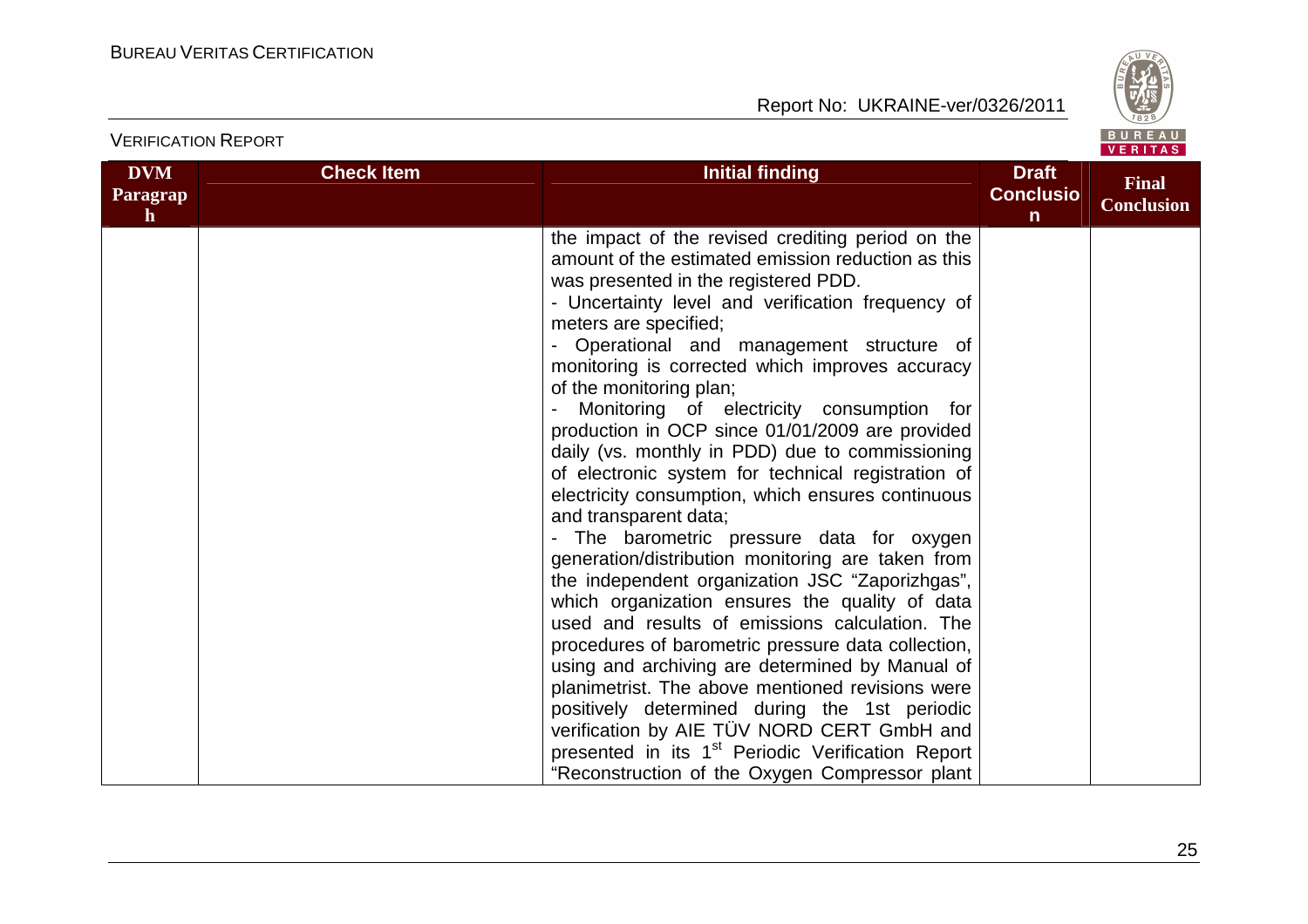VERIFICATION REPORT



| <b>DVM</b><br>Paragrap<br>$\mathbf{h}$ | <b>Check Item</b>                                                                                                                                                                                                                                                                         | <b>Initial finding</b>                                                                                                                                                                                                                                                                                                                                                                                                                                                                                                                                                                | <b>Draft</b><br><b>Conclusio</b><br>$\mathsf{n}$ | <b>Final</b><br><b>Conclusion</b> |
|----------------------------------------|-------------------------------------------------------------------------------------------------------------------------------------------------------------------------------------------------------------------------------------------------------------------------------------------|---------------------------------------------------------------------------------------------------------------------------------------------------------------------------------------------------------------------------------------------------------------------------------------------------------------------------------------------------------------------------------------------------------------------------------------------------------------------------------------------------------------------------------------------------------------------------------------|--------------------------------------------------|-----------------------------------|
|                                        |                                                                                                                                                                                                                                                                                           | at the JSC "Zaporizhstal" Ukraine" No.8000377391<br>- 09/477 dated 07-10-2010.                                                                                                                                                                                                                                                                                                                                                                                                                                                                                                        |                                                  |                                   |
| 99(b)                                  | Does the proposed revision improve<br>the accuracy and/or applicability of<br>information collected compared to the<br>monitoring plan<br>original<br>without<br>changing conformity with the relevant<br>rules<br>and<br>regulations<br>for<br>the<br>establishment of monitoring plans? | The introduced revision improves transparency,<br>completeness, accuracy and applicability of<br>information collected (see paragraph 99 (a) for<br>further details) compared to the original monitoring<br>plan without changing conformity with the relevant<br>rules and regulations for the establishment of<br>monitoring plans. This revision does not affect<br>conservativeness of the approach to the emission<br>reductions calculations. The above mentioned<br>revisions were positively determined during the 1st<br>periodic verification by AIE TÜV NORD CERT<br>GmbH. | <b>OK</b>                                        | <b>OK</b>                         |
| Data management                        |                                                                                                                                                                                                                                                                                           |                                                                                                                                                                                                                                                                                                                                                                                                                                                                                                                                                                                       |                                                  |                                   |
| 101 $(a)$                              | Is the implementation of data collection<br>procedures in accordance with the<br>monitoring plan, including the quality<br>control<br>and<br>quality<br>assurance<br>procedures?                                                                                                          | The implementation of data collection procedures<br>is in accordance with the PDD and revised<br>monitoring plan, which was positively determined<br>during 1st period verification of the project. Most of<br>those are integral part of the operational routine of<br>the JSC "Zaporizhstal" including quality control<br>and quality assurance procedures. A special<br>corporate standard on GHG emission reduction<br>monitoring STP 8.2-13-10 "Monitoring of GHG<br>emission reductions" was elaborated incorporating<br>existing data collection procedures for GHG            | <b>OK</b>                                        | <b>OK</b>                         |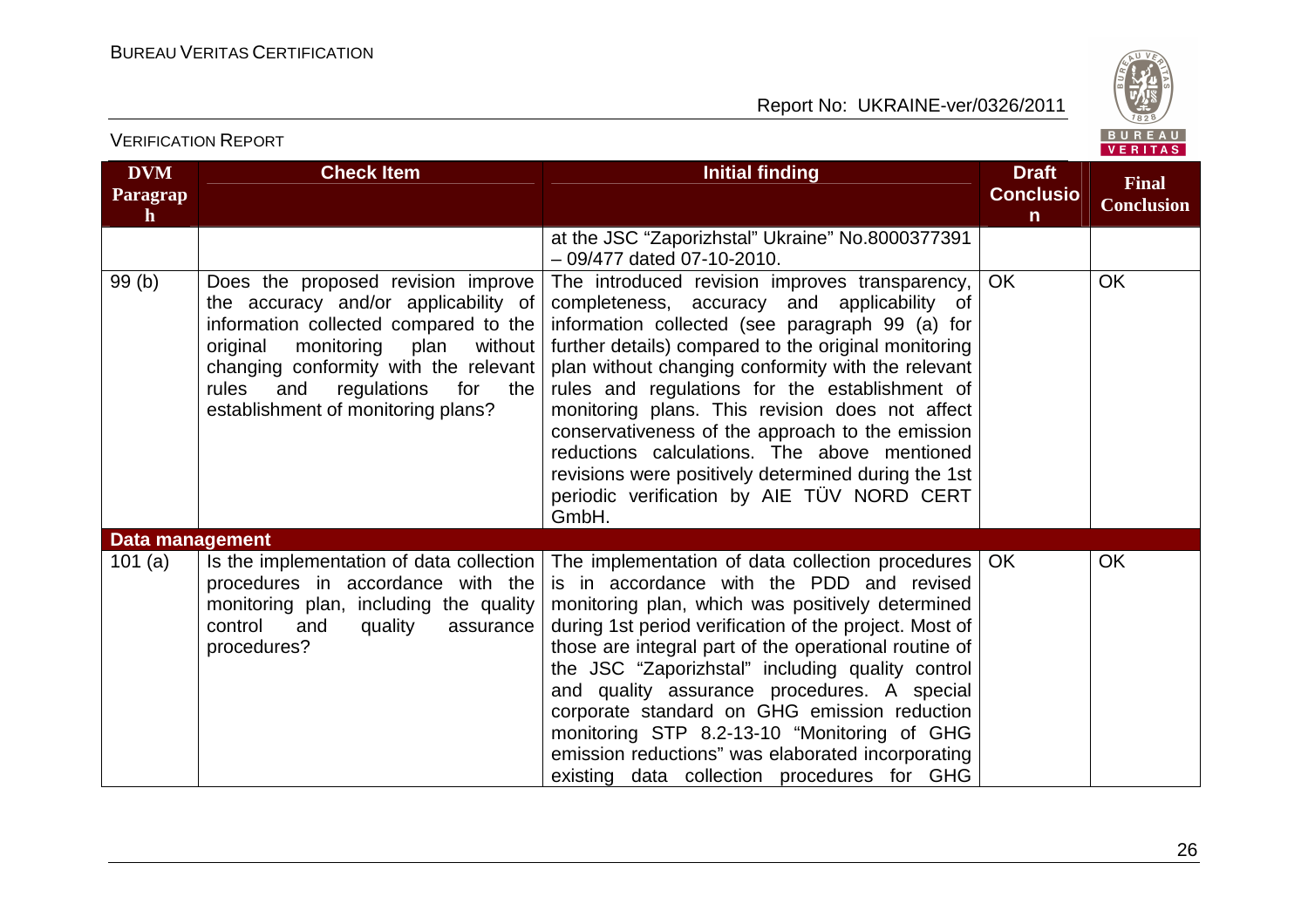

| <b>DVM</b><br>Paragrap<br>$\mathbf h$ | <b>Check Item</b>                                                                                                | <b>Initial finding</b>                                                                                                                                                                                                                                                                                                                                                                                                                                                            | <b>Draft</b><br><b>Conclusio</b><br>$\mathsf{n}$ | <b>Final</b><br><b>Conclusion</b> |
|---------------------------------------|------------------------------------------------------------------------------------------------------------------|-----------------------------------------------------------------------------------------------------------------------------------------------------------------------------------------------------------------------------------------------------------------------------------------------------------------------------------------------------------------------------------------------------------------------------------------------------------------------------------|--------------------------------------------------|-----------------------------------|
|                                       |                                                                                                                  | emission monitoring and introducing some new<br>requirements on reporting documentation (special<br>reporting forms) and quality control.<br>In accordance with the established monitoring plan<br>the<br>following parameters are monitored throughout the<br>crediting period:<br>- electricity consumption by the OCP;<br>- oxygen production in ASU VRU-60;<br>- oxygen production in the reserved units (KAr-<br>30, KtK-35-3, BR-2);<br>- the amount of distributed oxygen. |                                                  |                                   |
| 101(b)                                | function of<br>the<br>Is the<br>monitoring<br>equipment, including<br>calibration<br>its<br>status, is in order? | <b>Corrective Action Request 04</b><br>Please, include in the MR the detailed information<br>on the measuring devices used in the monitoring<br>of each project parameter used during the given<br>monitoring period.<br><b>Clarification Request 01</b><br>Please, present response and the corresponding<br>documentation to FAR 01 issued during the<br>previous verification.                                                                                                 | <b>CAR 04</b><br>CL <sub>01</sub>                | <b>OK</b><br>OK                   |
| 101 (c)                               | Are the evidence and records used for<br>monitoring<br>maintained<br>the<br>in a<br>traceable manner?            | The evidences and records as to the project<br>monitoring are maintained in a traceable manner.<br>All necessary information for monitoring of GHGs<br>emission reductions are stored in paper and<br>electronic formats and will be saved till the end of                                                                                                                                                                                                                        | <b>OK</b>                                        | <b>OK</b>                         |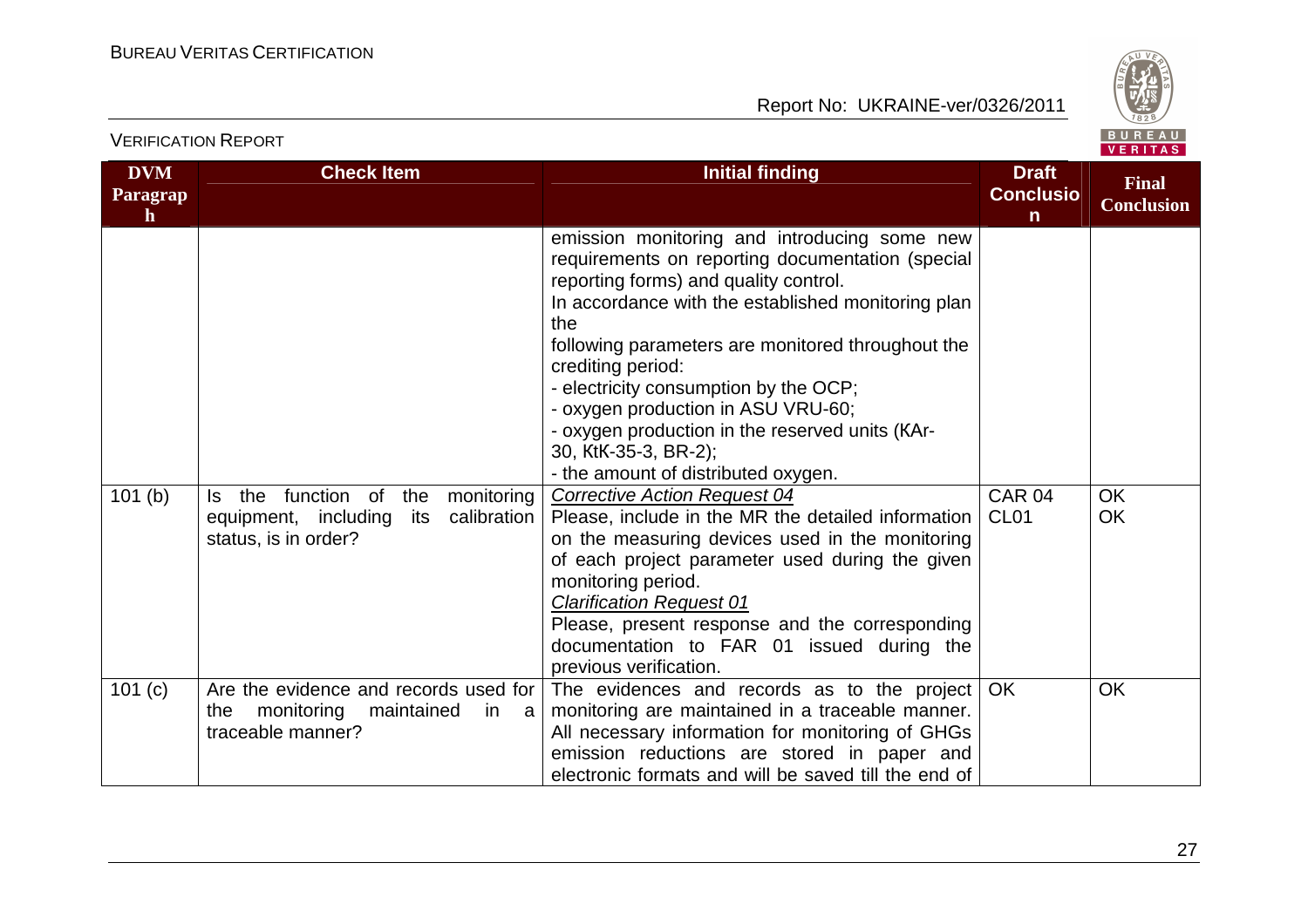

| <b>DVM</b><br>Paragrap<br>$\mathbf{h}$ | <b>Check Item</b>                                                                                                                                           | <b>Initial finding</b>                                                                                                                                                                                                                                                                                                                                                                                                                                  | <b>Draft</b><br><b>Conclusio</b><br>$\mathsf{n}$ | <b>Final</b><br><b>Conclusion</b> |  |
|----------------------------------------|-------------------------------------------------------------------------------------------------------------------------------------------------------------|---------------------------------------------------------------------------------------------------------------------------------------------------------------------------------------------------------------------------------------------------------------------------------------------------------------------------------------------------------------------------------------------------------------------------------------------------------|--------------------------------------------------|-----------------------------------|--|
|                                        |                                                                                                                                                             | the crediting period and for two years after the last<br>operation with ERUs from the project. The<br>procedures for monitoring data keeping, archiving<br>and responsible personnel are defined by STP<br>"Monitoring<br>of<br><b>GHG</b><br>$8.2 - 13 - 10$<br>emission<br>reductions" and other internal documents of JSC<br>"Zaporizhstal".                                                                                                         |                                                  |                                   |  |
| $101$ (d)                              | Is the data collection and management<br>system for the project in accordance<br>with the monitoring plan?                                                  | The operational and management structure that<br>the project participants apply in implementing the<br>monitoring plan is in accordance with the<br>determined PDD and revised monitoring plan.<br>Responsibilities and roles of the personnel are<br>explicitly indicated in the MR. The verification team<br>confirms effectiveness of the existing management<br>and operational systems and found them eligible<br>for reliable project monitoring. | <b>OK</b>                                        | <b>OK</b>                         |  |
|                                        | Verification regarding programs of activities (additional elements for assessment)                                                                          |                                                                                                                                                                                                                                                                                                                                                                                                                                                         |                                                  |                                   |  |
| 102                                    | Is any JPA that has not been added to<br>the JI PoA not verified?                                                                                           | Not applicable                                                                                                                                                                                                                                                                                                                                                                                                                                          | <b>Not</b><br>applicable                         | <b>Not</b><br>applicable          |  |
| 103                                    | Is the verification based on the<br>monitoring reports of all JPAs to be<br>verified?                                                                       | Not applicable                                                                                                                                                                                                                                                                                                                                                                                                                                          | <b>Not</b><br>applicable                         | <b>Not</b><br>applicable          |  |
| 103                                    | verification ensure<br>the<br>Does the<br>accuracy and conservativeness of the<br>emission reductions or enhancements<br>of removals generated by each JPA? | Not applicable                                                                                                                                                                                                                                                                                                                                                                                                                                          | <b>Not</b><br>applicable                         | <b>Not</b><br>applicable          |  |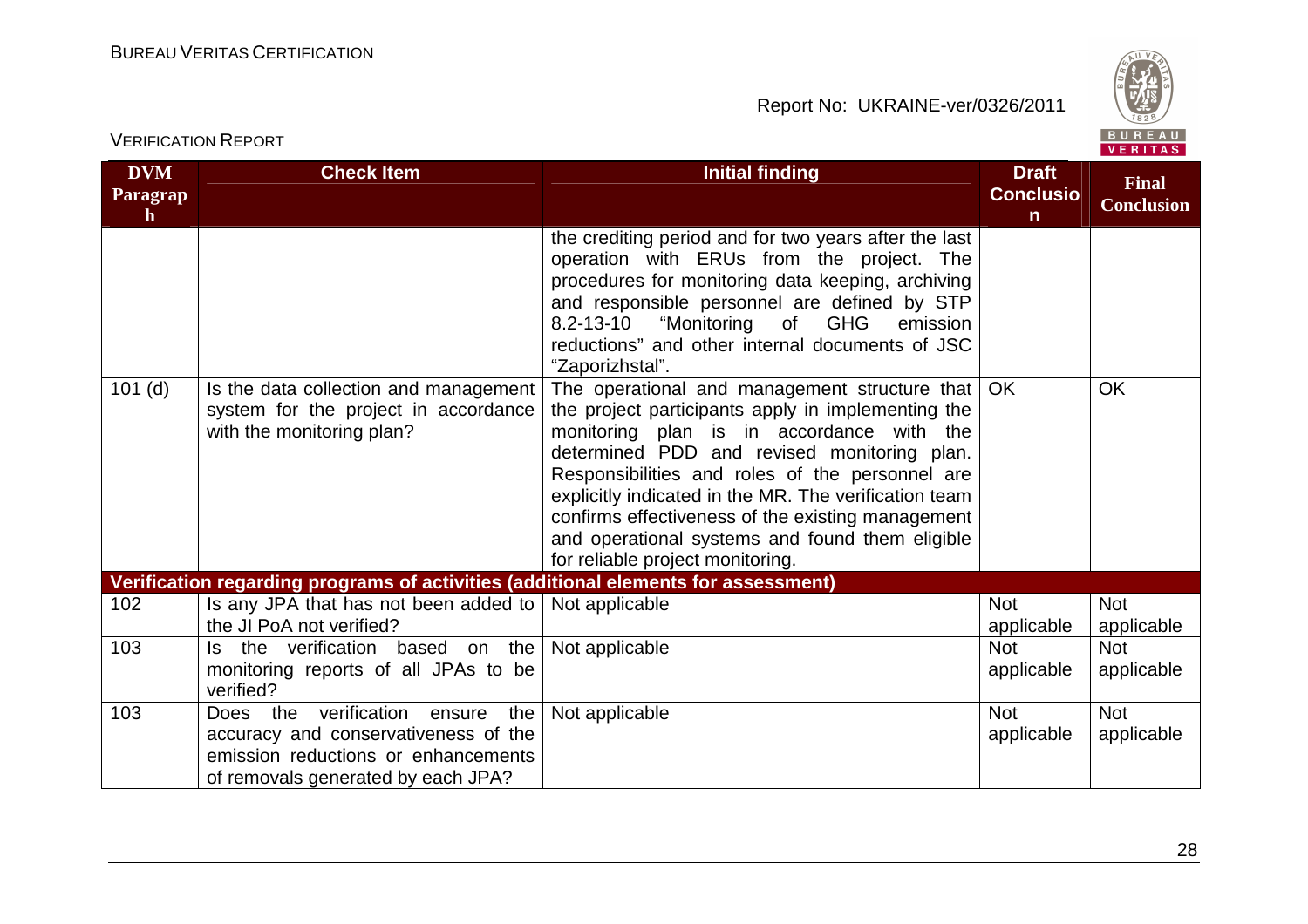

| <b>DVM</b><br>Paragrap<br>$\mathbf{h}$ | <b>Check Item</b>                                                                                                                                                                                                                                                                                                                                                                                                                                                                                                                                                                                                                                                | <b>Initial finding</b> | <b>Draft</b><br><b>Conclusio</b><br>$\mathsf{n}$ | <b>Final</b><br><b>Conclusion</b> |
|----------------------------------------|------------------------------------------------------------------------------------------------------------------------------------------------------------------------------------------------------------------------------------------------------------------------------------------------------------------------------------------------------------------------------------------------------------------------------------------------------------------------------------------------------------------------------------------------------------------------------------------------------------------------------------------------------------------|------------------------|--------------------------------------------------|-----------------------------------|
| 104                                    | Does the monitoring period not overlap<br>with previous monitoring periods?                                                                                                                                                                                                                                                                                                                                                                                                                                                                                                                                                                                      | Not applicable         | <b>Not</b><br>applicable                         | <b>Not</b><br>applicable          |
| 105                                    | If the AIE learns of an erroneously<br>included JPA, has the AIE informed the<br>JISC of its findings in writing?                                                                                                                                                                                                                                                                                                                                                                                                                                                                                                                                                | Not applicable         | <b>Not</b><br>applicable                         | <b>Not</b><br>applicable          |
|                                        | Applicable to sample-based approach only                                                                                                                                                                                                                                                                                                                                                                                                                                                                                                                                                                                                                         |                        |                                                  |                                   |
| 106                                    | Does the sampling plan prepared by<br>the AIE:<br>(a) Describe its sample selection,<br>taking into<br>account that:<br>(i) For each verification that uses a<br>sample-based approach, the sample<br>selection<br>shall<br>be<br>sufficiently<br>representative of the JPAs in the JI<br>PoA such extrapolation to all JPAs<br>identified for that verification is<br>reasonable, taking<br>into account<br>differences among the characteristics<br>of JPAs, such as:<br>- The types of JPAs;<br>- The complexity of the applicable<br>technologies and/or measures used;<br>- The geographical location of each<br>JPA;<br>- The amounts of expected emission | Not applicable         | <b>Not</b><br>applicable                         | <b>Not</b><br>applicable          |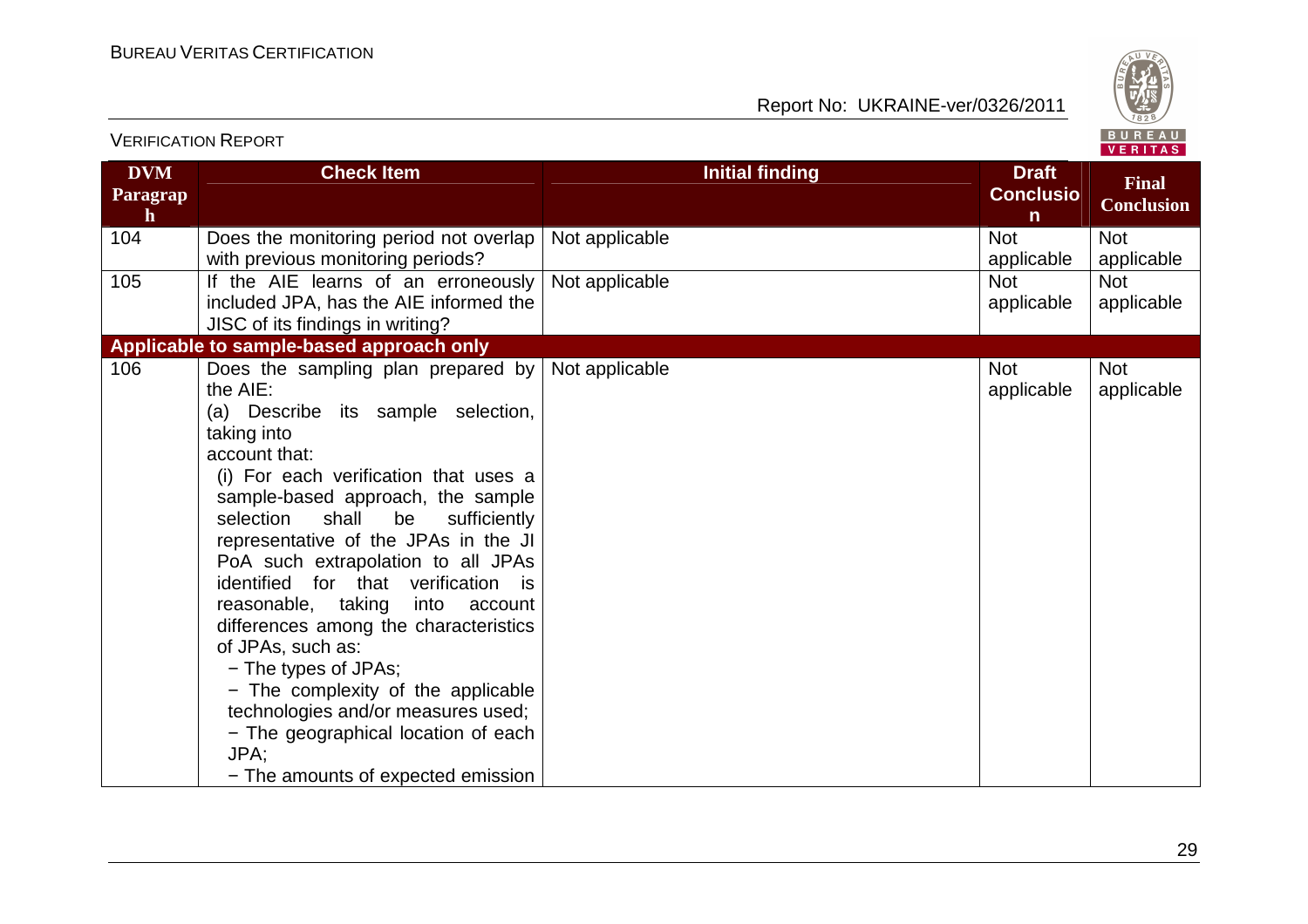

|                                        |                                                                                                                                                                                                                                                                                                                                                                                                                 |                        |                                                  | VENII MO                          |
|----------------------------------------|-----------------------------------------------------------------------------------------------------------------------------------------------------------------------------------------------------------------------------------------------------------------------------------------------------------------------------------------------------------------------------------------------------------------|------------------------|--------------------------------------------------|-----------------------------------|
| <b>DVM</b><br>Paragrap<br>$\mathbf{h}$ | <b>Check Item</b>                                                                                                                                                                                                                                                                                                                                                                                               | <b>Initial finding</b> | <b>Draft</b><br><b>Conclusio</b><br>$\mathsf{n}$ | <b>Final</b><br><b>Conclusion</b> |
|                                        | <b>JPAs</b><br>of the<br>reductions<br>being<br>verified:<br>- The number of JPAs for which<br>emission<br>reductions<br>being<br>are<br>verified:<br>- The length of monitoring periods of<br>the JPAs being verified; and<br>- The samples selected for prior<br>verifications, if any?                                                                                                                       |                        |                                                  |                                   |
| 107                                    | the sampling plan ready for<br>ls.<br>publication through the secretariat<br>along with the verification report and<br>supporting documentation?                                                                                                                                                                                                                                                                | Not applicable         | <b>Not</b><br>applicable                         | <b>Not</b><br>applicable          |
| 108                                    | Has the AIE made site inspections of at $\vert$ Not applicable<br>least the square root of the number of<br>total JPAs, rounded to the upper whole<br>number? If the AIE makes no site<br>inspections or fewer site inspections<br>than the square root of the number of<br>total JPAs, rounded to the upper whole<br>number, then does the AIE provide a<br>reasonable<br>explanation<br>and<br>justification? |                        | <b>Not</b><br>applicable                         | <b>Not</b><br>applicable          |
| 109                                    | Is the sampling plan available for<br>submission to the secretariat for the<br>JISC.s ex ante assessment? (Optional)                                                                                                                                                                                                                                                                                            | Not applicable         | <b>Not</b><br>applicable                         | <b>Not</b><br>applicable          |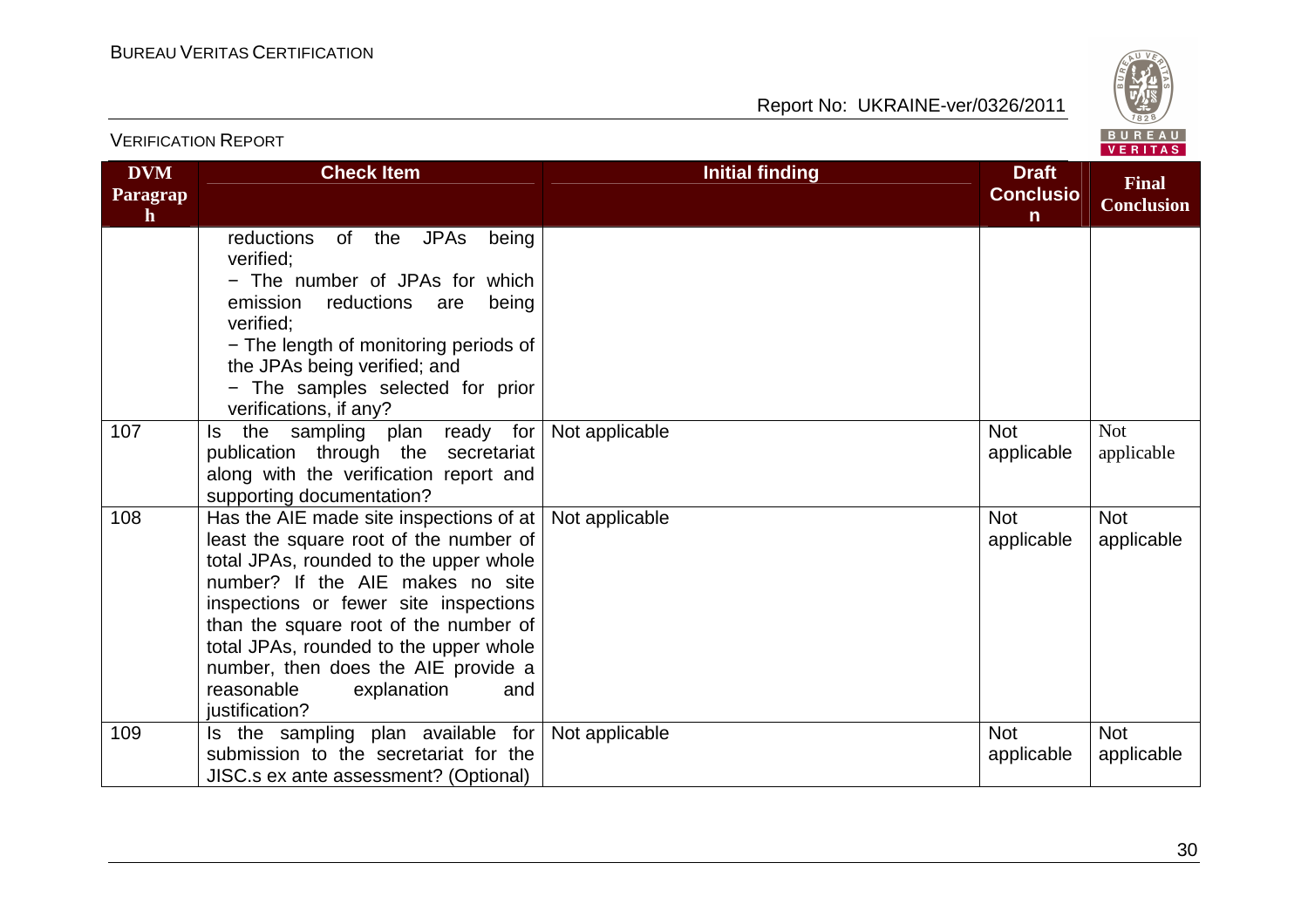

| <b>VERIFICATION REPORT</b>            |                                                                                                                                                                                                                        |                 |                                       |                                   |  |
|---------------------------------------|------------------------------------------------------------------------------------------------------------------------------------------------------------------------------------------------------------------------|-----------------|---------------------------------------|-----------------------------------|--|
| <b>DVM</b><br>Paragrap<br>$\mathbf n$ | <b>Check Item</b>                                                                                                                                                                                                      | Initial finding | <b>Draft</b><br><b>Conclusio</b><br>n | <b>Final</b><br><b>Conclusion</b> |  |
| 110                                   | If the AIE learns of a fraudulently<br>included JPA, a fraudulently monitored<br>JPA or an inflated number of emission<br>reductions claimed in a JI PoA, has the<br>AIE informed the JISC of the fraud in<br>writing? | Not applicable  | <b>Not</b><br>applicable              | <b>Not</b><br>applicable          |  |

#### **Table 2 Resolution of Corrective Action and Clarification Requests**

| Draft report clarifications and corrective<br>action requests by validation team                                                                                                                                                                       | Ref. to<br>checklis<br>questio<br>n in<br>table 1 | <b>Summary</b><br>response                   | <b>of</b> | project |                                                   | participant   Verification team conclusion                                                                                                                 |
|--------------------------------------------------------------------------------------------------------------------------------------------------------------------------------------------------------------------------------------------------------|---------------------------------------------------|----------------------------------------------|-----------|---------|---------------------------------------------------|------------------------------------------------------------------------------------------------------------------------------------------------------------|
| <b>Corrective Action Request 01</b><br>Monitoring Report version 01.1 indicates<br>England as Sponsor Party. During verification<br>was detected that ERUs was sailed to<br>Switzerland. Please clarify this situation and<br>change Monitoring Report | 90                                                | The<br>information<br>Approval are attached. |           | about   | project<br>report version $02.1$ . The Letters of | approval by Parties involved is revised   The information is provided in<br>in the section A.3 of the monitoring the Monitoring report. Issue is<br>closed |